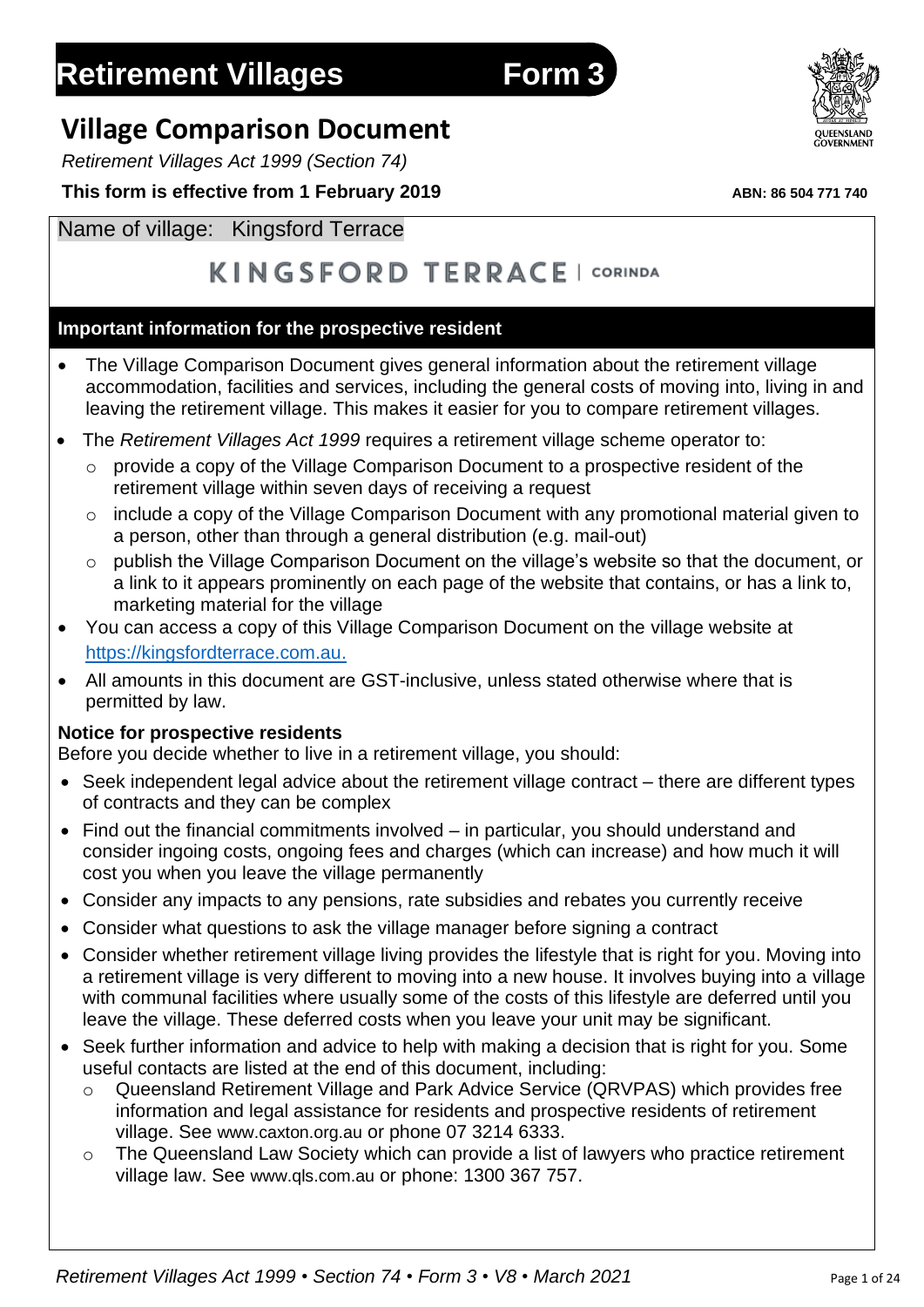#### **More information**

- If you decide to move into a retirement village, the operator will provide you with a Prospective Costs Document for your selected unit, a residence contract and other legal documents.
- By law, you must have a copy of the Village Comparison Document, the Prospective Costs Document, the village by-laws, your residence contract and all attachments to your residence contract for at least 21 days before you and the operator enter into the residence contract. This is to give you time to read these documents carefully and seek professional advice about your legal and financial interests. You have the right to waive the 21-day period if you get legal advice from a Queensland lawyer about your contract.

**The information in this Village Comparison Document is correct as at 5 April 2022 and applies to prospective residents.**

**Some of the information in this document may not apply to existing residence contracts.**

| Part 1 - Operator and management details  |                                                                                                                          |                                             |                                    |  |                                                                       |  |
|-------------------------------------------|--------------------------------------------------------------------------------------------------------------------------|---------------------------------------------|------------------------------------|--|-----------------------------------------------------------------------|--|
| 1.1 Retirement village<br><b>location</b> | Retirement Village Name Kingsford Terrace                                                                                |                                             |                                    |  |                                                                       |  |
|                                           |                                                                                                                          |                                             | Street Address 260 Cliveden Avenue |  |                                                                       |  |
|                                           | Suburb                                                                                                                   | Corinda                                     |                                    |  | State Qld Post Code 4075                                              |  |
| 1.2 Owner of the land<br>on which the     | Name of land owner                                                                                                       |                                             |                                    |  |                                                                       |  |
| retirement village<br>scheme is located   | Aura Australia Management Pty Ltd ACN 614 140 368 as trustee<br>for the Aura Kingsford Terrace Trust ABN 55 721 373 544. |                                             |                                    |  |                                                                       |  |
|                                           | <b>Australian Company Number (ACN)</b>                                                                                   |                                             |                                    |  |                                                                       |  |
|                                           | 614 140 368                                                                                                              |                                             |                                    |  |                                                                       |  |
|                                           | Address<br>Suburb                                                                                                        | c/- 23 Sirius Street<br>Coorparoo State Qld |                                    |  | Post Code 4151                                                        |  |
| 1.3 Village operator                      |                                                                                                                          |                                             |                                    |  | Name of entity that operates the retirement village (scheme operator) |  |
|                                           | Aura Australia Management Pty Ltd ACN 614 140 368 as trustee<br>for the Aura Kingsford Terrace Trust ABN 55 721 373 544. |                                             |                                    |  |                                                                       |  |
|                                           | <b>Australian Company Number (ACN)</b>                                                                                   |                                             |                                    |  |                                                                       |  |
|                                           | 614 140 368                                                                                                              |                                             |                                    |  |                                                                       |  |
|                                           | Address                                                                                                                  | c/- 23 Sirius Street                        |                                    |  |                                                                       |  |
|                                           | Suburb                                                                                                                   | <b>Coorparoo</b> State Qld                  |                                    |  | Post Code 4151                                                        |  |
|                                           | Date entity became operator 9 February 2017                                                                              |                                             |                                    |  |                                                                       |  |
|                                           |                                                                                                                          |                                             |                                    |  |                                                                       |  |
|                                           |                                                                                                                          |                                             |                                    |  |                                                                       |  |
|                                           |                                                                                                                          |                                             |                                    |  |                                                                       |  |
|                                           |                                                                                                                          |                                             |                                    |  |                                                                       |  |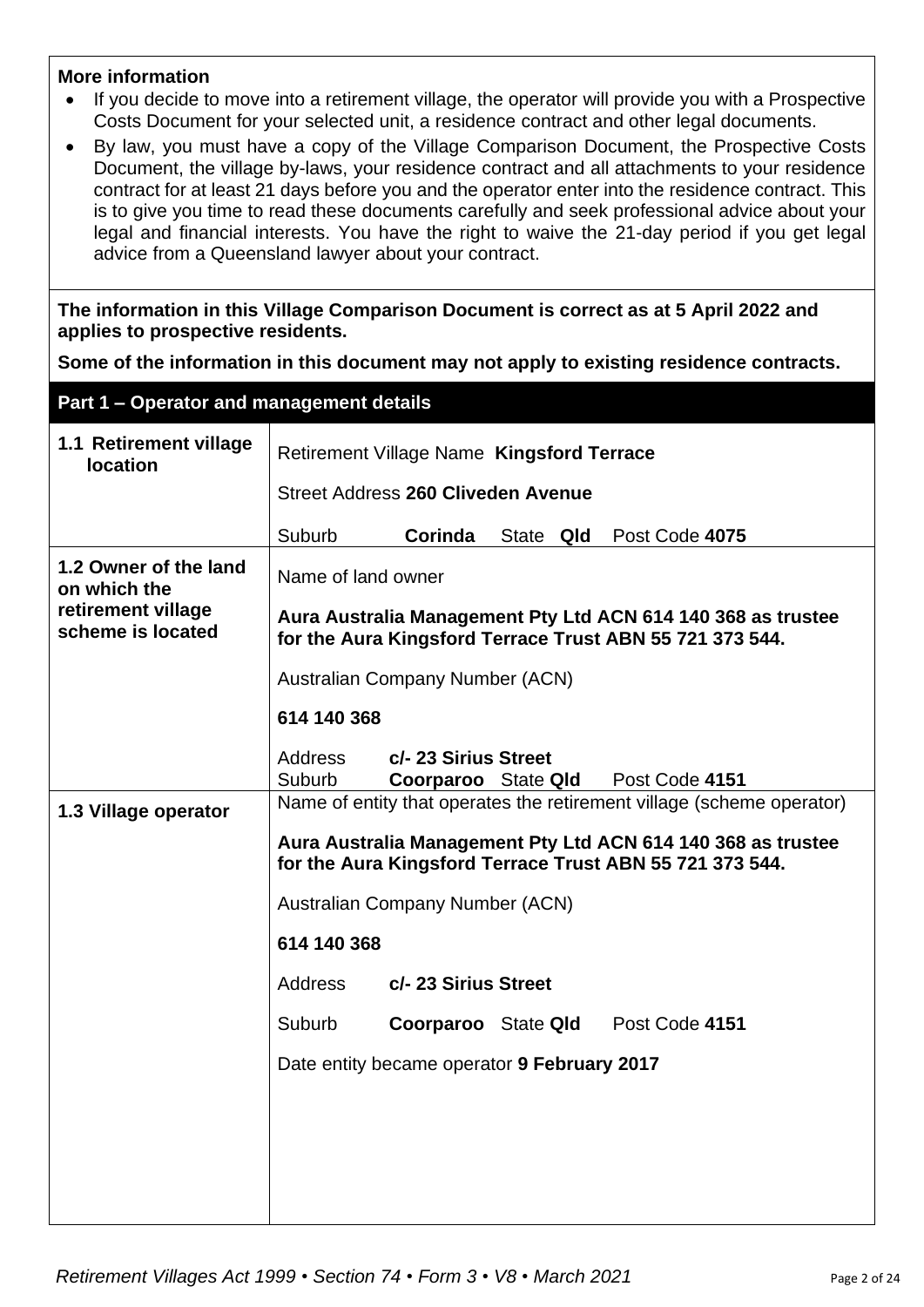| 1.4 Village<br>management and<br>onsite availability          | Aura Australia Management Pty Ltd ACN 614 140 368 as trustee<br>for the Aura Kingsford Terrace Trust ABN 55 721 373 544.                                                                                                                                                                                                          |  |  |  |
|---------------------------------------------------------------|-----------------------------------------------------------------------------------------------------------------------------------------------------------------------------------------------------------------------------------------------------------------------------------------------------------------------------------|--|--|--|
|                                                               | Australian Company Number (ACN)                                                                                                                                                                                                                                                                                                   |  |  |  |
|                                                               | 614 140 368                                                                                                                                                                                                                                                                                                                       |  |  |  |
|                                                               | Phone<br>$(07)$ 3547 1933                                                                                                                                                                                                                                                                                                         |  |  |  |
|                                                               | Email<br>meg.williams@auraholdings.com.au                                                                                                                                                                                                                                                                                         |  |  |  |
|                                                               | An onsite manager (or representative) is available to residents:                                                                                                                                                                                                                                                                  |  |  |  |
|                                                               | $\boxtimes$ Full time                                                                                                                                                                                                                                                                                                             |  |  |  |
|                                                               | $\Box$ Part time                                                                                                                                                                                                                                                                                                                  |  |  |  |
|                                                               | $\Box$ By appointment only                                                                                                                                                                                                                                                                                                        |  |  |  |
|                                                               | Alone available                                                                                                                                                                                                                                                                                                                   |  |  |  |
|                                                               | □ Other                                                                                                                                                                                                                                                                                                                           |  |  |  |
|                                                               |                                                                                                                                                                                                                                                                                                                                   |  |  |  |
|                                                               | Onsite availability includes:                                                                                                                                                                                                                                                                                                     |  |  |  |
|                                                               | Weekdays<br>Monday to Friday - 8.00am to 5.00pm                                                                                                                                                                                                                                                                                   |  |  |  |
|                                                               |                                                                                                                                                                                                                                                                                                                                   |  |  |  |
|                                                               | Weekends<br>Not applicable                                                                                                                                                                                                                                                                                                        |  |  |  |
| <b>1.5 Approved closure</b>                                   | Is there an approved transition plan for the village?<br>$\Box$ Yes $\boxtimes$ No                                                                                                                                                                                                                                                |  |  |  |
| plan or transition plan<br>for the retirement<br>village      | A written transition plan approved by the Department of Housing and<br>Public Works is required when an existing operator is transitioning<br>control of the retirement village scheme's operation to a new operator.                                                                                                             |  |  |  |
|                                                               | Is there an approved closure plan for the village?<br>$\Box$ Yes $\boxtimes$ No                                                                                                                                                                                                                                                   |  |  |  |
|                                                               | A written closure plan approved by the residents of the village (by a<br>special resolution at a residents meeting) or by the Department of<br>Housing and Public Works is required if an operator is closing a<br>retirement village scheme. This includes winding down or stopping to<br>operate the village, even temporarily. |  |  |  |
| Part 2 - Age limits                                           |                                                                                                                                                                                                                                                                                                                                   |  |  |  |
| 2.1 What age limits<br>apply to residents in<br>this village? | Applicants must be 60 years of age or over, or in the case of a joint<br>application, one applicant must be 60 years of age or over. In the case<br>of joint applicants, the right to reside must be held as joint tenants.                                                                                                       |  |  |  |
|                                                               | All applicants must be able to live independently.<br>We reserve the right to decline an application and change the age                                                                                                                                                                                                           |  |  |  |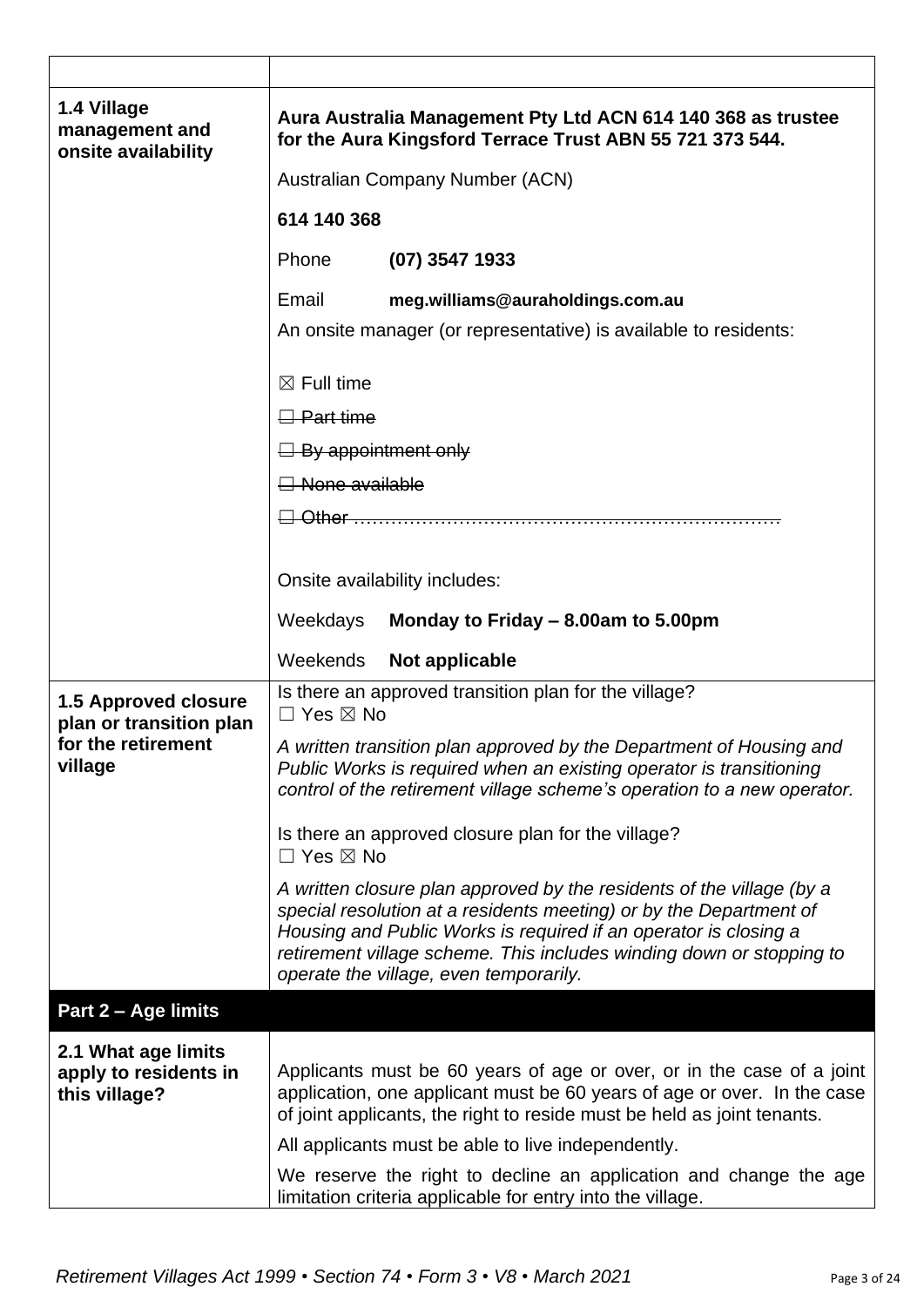|                                                                    |                                                            | We may, in our absolute discretion, accept an application for an<br>applicant to reside in the village outside of these categories. |                                         |                |                     |  |  |
|--------------------------------------------------------------------|------------------------------------------------------------|-------------------------------------------------------------------------------------------------------------------------------------|-----------------------------------------|----------------|---------------------|--|--|
|                                                                    | <b>ACCOMMODATION, FACILITIES AND SERVICES</b>              |                                                                                                                                     |                                         |                |                     |  |  |
|                                                                    |                                                            | Part 3 - Accommodation units: Nature of ownership or tenure                                                                         |                                         |                |                     |  |  |
| 3.1 Resident<br>ownership or tenure of<br>the units in the village |                                                            | Freehold (owner resident)                                                                                                           |                                         |                |                     |  |  |
|                                                                    |                                                            | $\boxtimes$ Lease (non-owner resident)                                                                                              |                                         |                |                     |  |  |
| is:                                                                |                                                            | Licence (non-owner resident)                                                                                                        |                                         |                |                     |  |  |
|                                                                    |                                                            | Share in company title entity (non-owner resident)                                                                                  |                                         |                |                     |  |  |
|                                                                    |                                                            |                                                                                                                                     | Unit in unit trust (non-owner resident) |                |                     |  |  |
|                                                                    |                                                            |                                                                                                                                     | Rental (non-owner resident)             |                |                     |  |  |
|                                                                    |                                                            |                                                                                                                                     |                                         |                |                     |  |  |
|                                                                    | <b>Accommodation types</b>                                 |                                                                                                                                     |                                         |                |                     |  |  |
|                                                                    | 3.2 Number of units by<br>accommodation type<br>and tenure | There are currently 97 units in the village, comprising 97 units in 3<br>multi-storey buildings with up to 6 levels.                |                                         |                |                     |  |  |
|                                                                    | <b>Accommodation</b><br>unit                               | Freehold                                                                                                                            | Leasehold                               | <b>Licence</b> | <b>Other [name]</b> |  |  |
|                                                                    | Independent living<br>units                                |                                                                                                                                     |                                         |                |                     |  |  |
|                                                                    | <b>Studio</b>                                              |                                                                                                                                     |                                         |                |                     |  |  |
|                                                                    | One bedroom                                                |                                                                                                                                     | 22                                      |                |                     |  |  |
|                                                                    | Two bedroom                                                |                                                                                                                                     | 47                                      |                |                     |  |  |
|                                                                    | Three bedroom                                              |                                                                                                                                     | 28                                      |                |                     |  |  |
| Serviced units                                                     |                                                            |                                                                                                                                     |                                         |                |                     |  |  |
|                                                                    | <b>Studio</b>                                              |                                                                                                                                     |                                         |                |                     |  |  |
|                                                                    | One bedroom                                                |                                                                                                                                     |                                         |                |                     |  |  |
|                                                                    | Two bedroom                                                |                                                                                                                                     |                                         |                |                     |  |  |
|                                                                    | Three bedroom                                              |                                                                                                                                     |                                         |                |                     |  |  |
|                                                                    | Other [specify]                                            |                                                                                                                                     |                                         |                |                     |  |  |
|                                                                    | Total number of units                                      |                                                                                                                                     | 97                                      |                |                     |  |  |

## **Other Comments**

*\*We are proposing to construct 250 accommodation units in (up to) 7 stages. At the date of this Village Comparison Document, the construction of Litchfield Building, Duporth Building and Mitchell Building have been completed and there are 97 accommodation units constructed in those buildings.* 

*See our comments further below in relation to future stages.*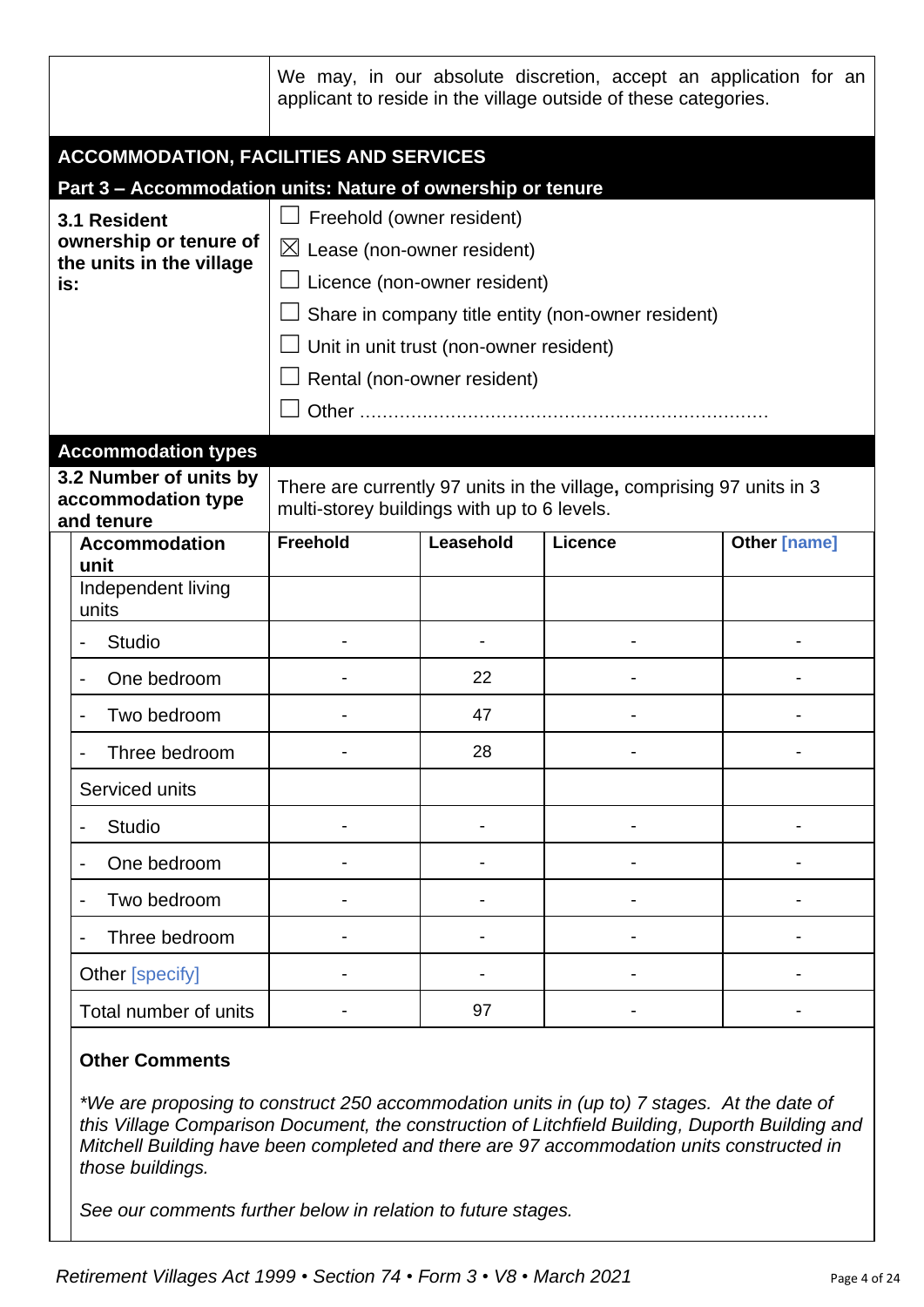| <b>Access and design</b>                                                 |                                                                                                                                                                                                                                                                                              |  |  |  |  |
|--------------------------------------------------------------------------|----------------------------------------------------------------------------------------------------------------------------------------------------------------------------------------------------------------------------------------------------------------------------------------------|--|--|--|--|
| 3.3 What disability<br>access and design                                 | $\Box$ Level access from the street into and between all areas of the unit<br>(i.e. no external or internal steps or stairs) in $\Box$ all $\Box$ some units                                                                                                                                 |  |  |  |  |
| features do the units<br>and the village<br>contain?                     | $\boxtimes$ Alternatively, a ramp, elevator or lift allows entry into $\Box$ all $\Box$ some<br>units                                                                                                                                                                                        |  |  |  |  |
|                                                                          | $\boxtimes$ Step-free (hobless) shower in $\square$ all $\square$ some units                                                                                                                                                                                                                 |  |  |  |  |
|                                                                          | $\boxtimes$ Width of doorways allow for wheelchair access in $\Box$ all $\Box$ some<br>units                                                                                                                                                                                                 |  |  |  |  |
|                                                                          | $\Box$ Toilet is accessible in a wheelchair in $\Box$ all $\Box$ some units                                                                                                                                                                                                                  |  |  |  |  |
|                                                                          | $\boxtimes$ Other key features in the units or village that cater for people with<br>disability or assist residents to age in place                                                                                                                                                          |  |  |  |  |
|                                                                          | Allowance for future installation of handrails to bathrooms<br>Large format light and power switches<br>More generous spatial dimensions to assist those with restricted<br>mobility                                                                                                         |  |  |  |  |
|                                                                          | None                                                                                                                                                                                                                                                                                         |  |  |  |  |
| Part 4 - Parking for residents and visitors                              |                                                                                                                                                                                                                                                                                              |  |  |  |  |
|                                                                          |                                                                                                                                                                                                                                                                                              |  |  |  |  |
| 4.1 What car parking<br>in the village is<br>available for<br>residents? | <b>E</b> All / Some/funit type] units with own garage or carport attached or<br>adjacent to the unit<br><b>El All / Some [unit type] units with own garage or carport separate from</b><br>the unit<br><b>E</b> All / Some [unit type] units with own car park space adjacent to the<br>unit |  |  |  |  |
|                                                                          | $\boxtimes$ Some units with own car park space separate from the unit<br>$\Box$ General car parking for residents in the village                                                                                                                                                             |  |  |  |  |
|                                                                          | $\Box$ Other parking e.g. caravan or boat                                                                                                                                                                                                                                                    |  |  |  |  |
|                                                                          |                                                                                                                                                                                                                                                                                              |  |  |  |  |
|                                                                          | parking for residents                                                                                                                                                                                                                                                                        |  |  |  |  |
|                                                                          | $\Box$ No car parking for residents in the village<br>Restrictions on resident's car parking include:                                                                                                                                                                                        |  |  |  |  |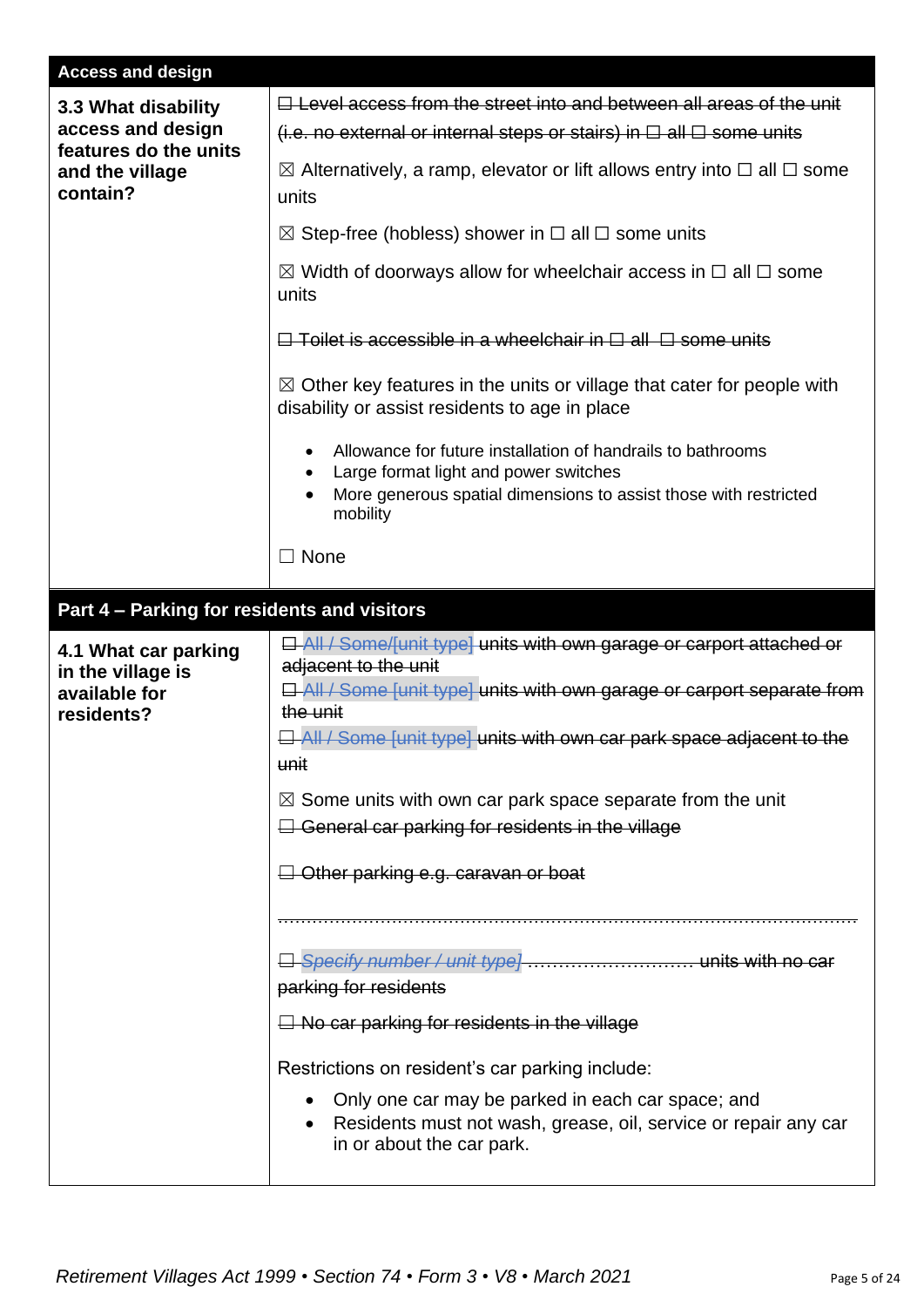| 4.2 Is parking in the<br>village available for<br>visitors?                                                                                                                                                                                          | $\Box$ No<br>$\boxtimes$ Yes                                                                                                                                                                                                                                                                                                                                                                                                                                                                                                                                                                                                                                                                                                                                                                                                                                                                                            |
|------------------------------------------------------------------------------------------------------------------------------------------------------------------------------------------------------------------------------------------------------|-------------------------------------------------------------------------------------------------------------------------------------------------------------------------------------------------------------------------------------------------------------------------------------------------------------------------------------------------------------------------------------------------------------------------------------------------------------------------------------------------------------------------------------------------------------------------------------------------------------------------------------------------------------------------------------------------------------------------------------------------------------------------------------------------------------------------------------------------------------------------------------------------------------------------|
| If yes, parking<br>restrictions include                                                                                                                                                                                                              |                                                                                                                                                                                                                                                                                                                                                                                                                                                                                                                                                                                                                                                                                                                                                                                                                                                                                                                         |
| <b>Part 5 - Planning and development</b>                                                                                                                                                                                                             |                                                                                                                                                                                                                                                                                                                                                                                                                                                                                                                                                                                                                                                                                                                                                                                                                                                                                                                         |
| 5.1 Is construction or<br>development of the<br>village complete?                                                                                                                                                                                    | Year village construction started 2014<br>$\Box$ Fully developed / completed<br>$\boxtimes$ Partially developed / completed<br>$\Box$ Construction yet to commence<br>As at the date of this Village Comparison Document, there are currently<br>97 units in the village, comprising 97 units in 3 multi-storey buildings<br>with up to 6 levels.                                                                                                                                                                                                                                                                                                                                                                                                                                                                                                                                                                       |
| 5.2 Construction,<br>development<br>applications and<br>development<br>approvals<br>Provide details and<br>timeframe of<br>development or<br>proposed development,<br>including the final<br>number and types of<br>units and any new<br>facilities. | Provide detail of any construction, development or redevelopment<br>relating to the retirement village land, including details of any related<br>development approval or development applications in accordance with<br>the Planning Act 2016<br>We have obtained the following development approvals:<br>Application No A004537052 - Retirement Facility, Residential<br>$\bullet$<br>Care Facility, Subdivision of Land<br>Application No. A005247909 - Retirement Facility<br>Application No. A005508851 - Change Application - Carry Out<br>Building Work, Material Change of Use, Reconfigure a Lot                                                                                                                                                                                                                                                                                                                |
|                                                                                                                                                                                                                                                      | <b>Future Development</b><br>We are proposing to construct 252 accommodation units in (up to) 7<br>stages. At the date of this Village Comparison Document, the<br>construction of Litchfield Building, Duporth Building and Mitchell<br>Building have been completed and there are 97 accommodation units<br>constructed in those buildings.<br>We are currently in the process of constructing the Francis Building<br>and the Lingrove Building. The Francis Building is intended to have<br>18 accommodation units and the Lingrove Building is intended to have<br>30 accommodation units.<br>The master plan (if any) included in marketing material shows the<br>general location of the proposed buildings. Development of future<br>buildings may result in temporary inconvenience (for example,<br>increased noise, dust, traffic and tradespeople at the village in<br>connection with the building works). |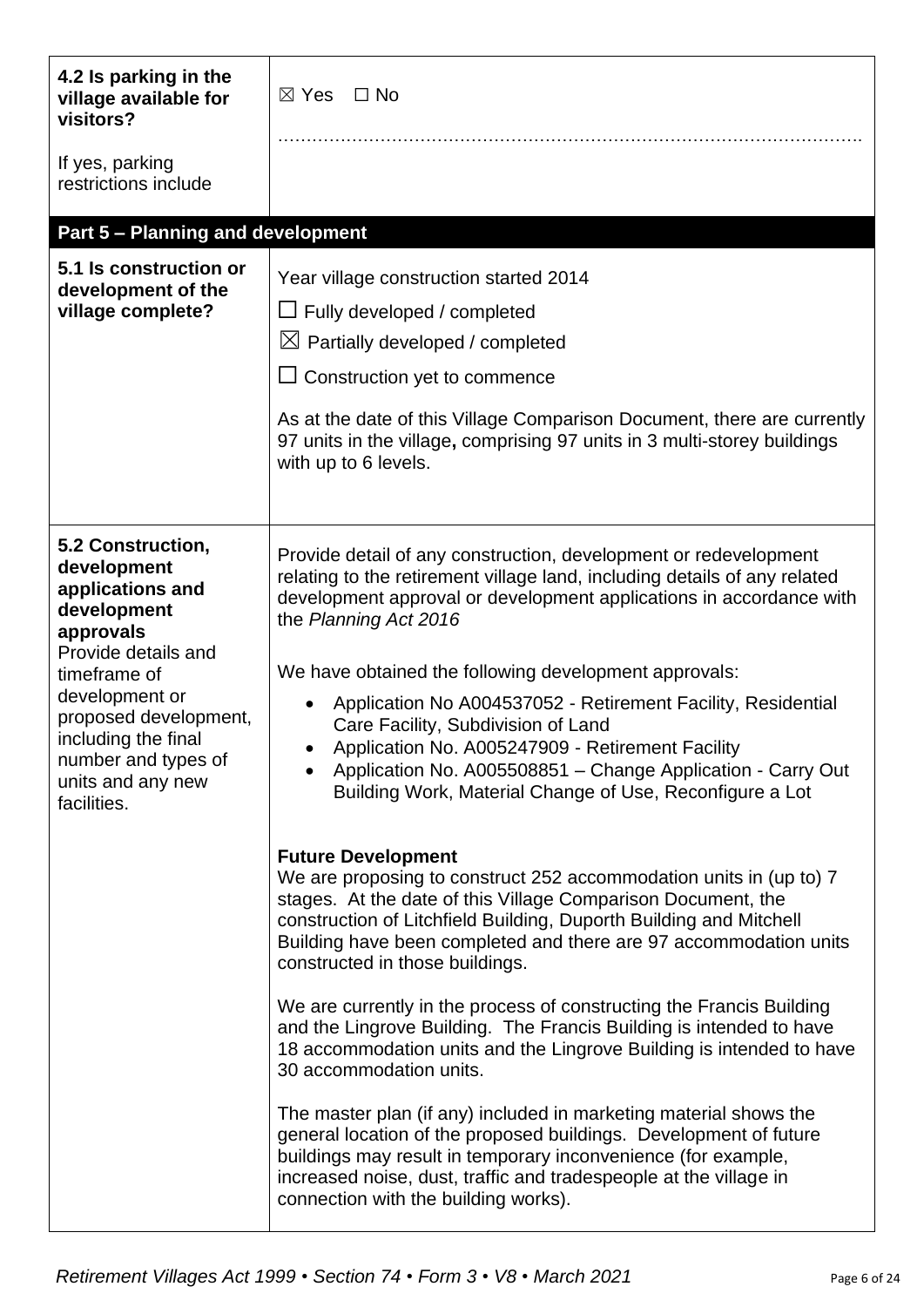|                                                                   | We reserve the right to develop the village having regard to financial<br>availability, public demand for such accommodation and general and<br>economic commercial factors governing the housing and retirement<br>living market. As a result, the staging, timing and extent of the<br>development of the village may alter from that originally planned.<br><b>Ancillary facilities</b><br>In addition to the accommodation units and resident facilities noted in<br>items 3.2 above and 6.1 below respectively, we intend for some areas<br>of the Duporth Building in the village to be used for purposes that, in<br>our opinion, are consistent with and ancillary to, the retirement village<br>use and health and wellness generally (Ancillary Facilities). These<br>areas include the café, hairdressing salon, consulting rooms and<br>respite rooms. Initially we may operate these facilities and then<br>progressively licence or sublease to third party operators. Either we or<br>the third party operator will be responsible for all utilities (electricity,<br>gas, water etc) and other operational costs in relation to these Ancillary |
|-------------------------------------------------------------------|-----------------------------------------------------------------------------------------------------------------------------------------------------------------------------------------------------------------------------------------------------------------------------------------------------------------------------------------------------------------------------------------------------------------------------------------------------------------------------------------------------------------------------------------------------------------------------------------------------------------------------------------------------------------------------------------------------------------------------------------------------------------------------------------------------------------------------------------------------------------------------------------------------------------------------------------------------------------------------------------------------------------------------------------------------------------------------------------------------------------------------------------------------------------|
|                                                                   | Facilities.<br><b>Additional facilities</b>                                                                                                                                                                                                                                                                                                                                                                                                                                                                                                                                                                                                                                                                                                                                                                                                                                                                                                                                                                                                                                                                                                                     |
|                                                                   | Additional facilities will only be provided if certain conditions occur such<br>as increased sales, availability of finance or market conditions. We<br>propose to offer the following facilities in the circumstances described:                                                                                                                                                                                                                                                                                                                                                                                                                                                                                                                                                                                                                                                                                                                                                                                                                                                                                                                               |
|                                                                   | in a future stage: village community park and market gardens;                                                                                                                                                                                                                                                                                                                                                                                                                                                                                                                                                                                                                                                                                                                                                                                                                                                                                                                                                                                                                                                                                                   |
|                                                                   | in Building 4: BBQ area and multipurpose space; and                                                                                                                                                                                                                                                                                                                                                                                                                                                                                                                                                                                                                                                                                                                                                                                                                                                                                                                                                                                                                                                                                                             |
|                                                                   | in Building 2: Allied health facilities (user pays basis).                                                                                                                                                                                                                                                                                                                                                                                                                                                                                                                                                                                                                                                                                                                                                                                                                                                                                                                                                                                                                                                                                                      |
|                                                                   | The above facilities are proposed to be provided in subsequent stages<br>of the development of the Village.                                                                                                                                                                                                                                                                                                                                                                                                                                                                                                                                                                                                                                                                                                                                                                                                                                                                                                                                                                                                                                                     |
|                                                                   | The availability and timing of these facilities are dependent on public and<br>resident demand and may be subject to change at our discretion.<br>Further resident amenities may also be provided subject to availability of<br>finance and budget approval by residents.                                                                                                                                                                                                                                                                                                                                                                                                                                                                                                                                                                                                                                                                                                                                                                                                                                                                                       |
| 5.3 Redevelopment<br>plan under the<br><b>Retirement Villages</b> | Is there an approved redevelopment plan for the village under the<br><b>Retirement Villages Act?</b>                                                                                                                                                                                                                                                                                                                                                                                                                                                                                                                                                                                                                                                                                                                                                                                                                                                                                                                                                                                                                                                            |
| <b>Act 1999</b>                                                   | $\boxtimes$ No - however please see notice pursuant to section<br>Yes<br>113C(2) of the Retirement Villages Act 1999 (Qld) contained in item 5.2<br>above.                                                                                                                                                                                                                                                                                                                                                                                                                                                                                                                                                                                                                                                                                                                                                                                                                                                                                                                                                                                                      |
|                                                                   | The Retirement Villages Act may require a written redevelopment plan<br>for certain types of redevelopment of the village and this is different to<br>a development approval. A redevelopment plan must be approved by<br>the residents of the village (by a special resolution at a residents<br>meeting) or by the Department of Housing and Public Works.                                                                                                                                                                                                                                                                                                                                                                                                                                                                                                                                                                                                                                                                                                                                                                                                    |
|                                                                   | Note: see notice at end of document regarding inspection of the<br>development approval documents.                                                                                                                                                                                                                                                                                                                                                                                                                                                                                                                                                                                                                                                                                                                                                                                                                                                                                                                                                                                                                                                              |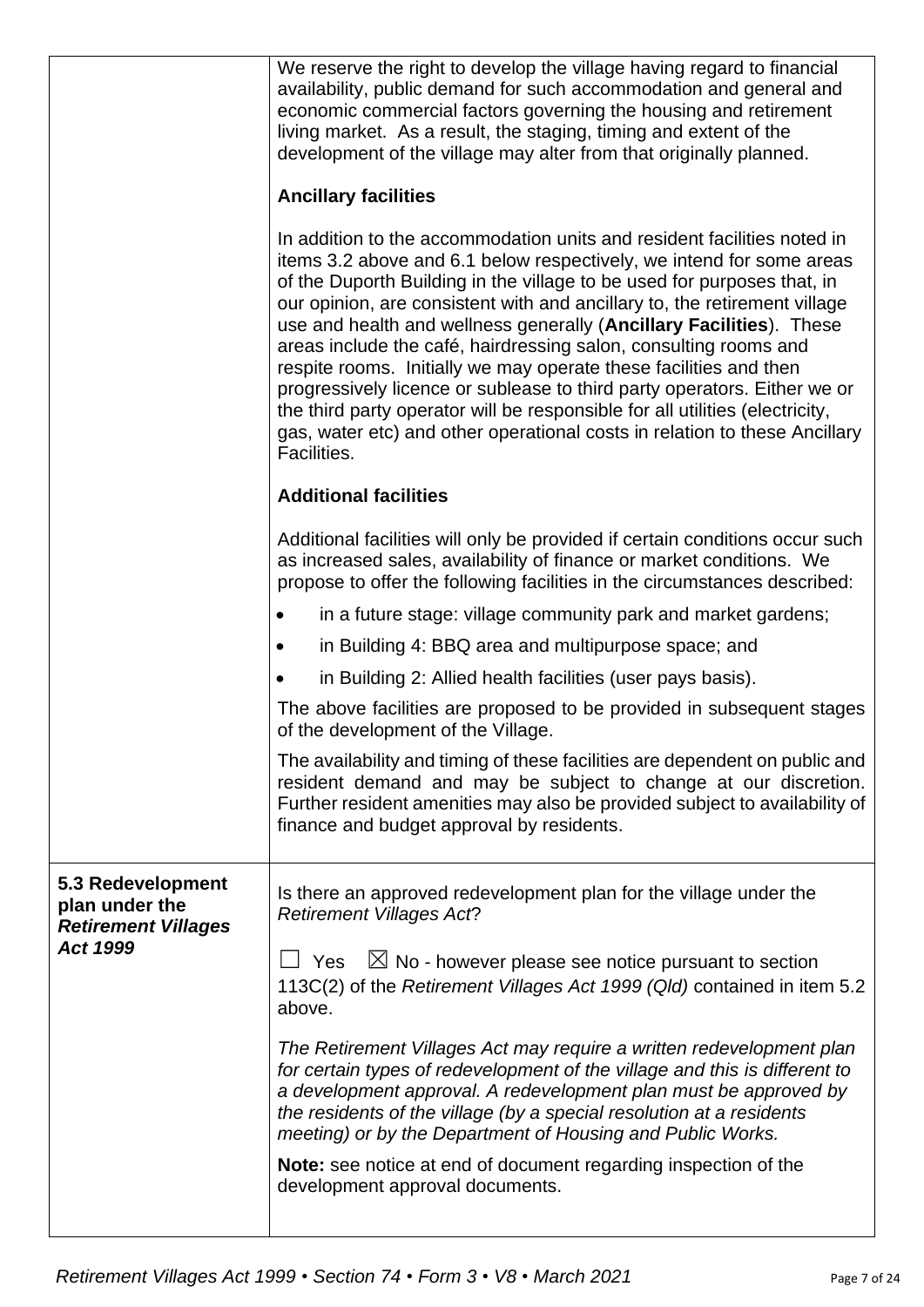| Part 6 - Facilities onsite at the village                                                                                                                                                                                 |                                                                                                                                                                                                                                                                                                                                                                                                                                                                                                                    |                                                                                                                                                                                                                                                                                                                                                                                                                                                                                                                                                                                                                                                                                                                                                                                                                                                                                                 |  |
|---------------------------------------------------------------------------------------------------------------------------------------------------------------------------------------------------------------------------|--------------------------------------------------------------------------------------------------------------------------------------------------------------------------------------------------------------------------------------------------------------------------------------------------------------------------------------------------------------------------------------------------------------------------------------------------------------------------------------------------------------------|-------------------------------------------------------------------------------------------------------------------------------------------------------------------------------------------------------------------------------------------------------------------------------------------------------------------------------------------------------------------------------------------------------------------------------------------------------------------------------------------------------------------------------------------------------------------------------------------------------------------------------------------------------------------------------------------------------------------------------------------------------------------------------------------------------------------------------------------------------------------------------------------------|--|
| 6.1 The following<br>facilities are currently<br>available to residents:                                                                                                                                                  | $\boxtimes$ Activities or games room<br>$\boxtimes$ Arts and crafts room<br>$\boxtimes$ Auditorium<br>$\boxtimes$ BBQ area outdoors<br>$\boxtimes$ Billiards room<br>Bowling green<br>[indoor/outdoor]<br>Business centre (e.g.<br>computers, printers, internet<br>access)<br>Chapel / prayer room<br><b>Communal laundries</b><br>$\boxtimes$ Community room or centre<br>$\boxtimes$ Dining room<br>$\boxtimes$ Gardens<br>$\boxtimes$ Gym<br>$\boxtimes$ Hairdressing or beauty<br>room<br>$\boxtimes$ Library | $\boxtimes$ Medical consultation room<br>$\boxtimes$ Restaurant/café<br>Shop<br>$\boxtimes$ Swimming pool [indoor / outdoor]<br>[heated $/$ not heated]<br>$\boxtimes$ Separate lounge in community<br>centre<br>Spa [indoor / outdoor]<br>[heated / not heated<br>Storage area for boats / caravans<br>Tennis court [full/half]<br>Village bus or transport<br>Workshop<br>$\boxtimes$ Other<br>24/7 monitoring of emergency<br>calls as included under the<br>village budget (resident<br>responsible for supplying<br>telephone landline and<br>handset)<br>Administration and village<br>manager's offices<br>Café bar (user pays basis)<br>Hairdressing salon (user pays<br>basis)<br>Landscaped gardens and<br>grounds<br>Respite rooms (user pays<br>basis)<br><b>Wine Cellar</b><br>Details about any facility that is not funded from the General Services Charge paid by residents or |  |
|                                                                                                                                                                                                                           | if there are any restrictions on access or sharing of facilities (e.g. with an aged care facility).                                                                                                                                                                                                                                                                                                                                                                                                                |                                                                                                                                                                                                                                                                                                                                                                                                                                                                                                                                                                                                                                                                                                                                                                                                                                                                                                 |  |
| Café bar, hairdressing salon, respite rooms                                                                                                                                                                               |                                                                                                                                                                                                                                                                                                                                                                                                                                                                                                                    |                                                                                                                                                                                                                                                                                                                                                                                                                                                                                                                                                                                                                                                                                                                                                                                                                                                                                                 |  |
| $\boxtimes$ No<br>6.2 Does the village<br>Yes<br>have an onsite,<br>attached, adjacent or<br>Name of residential aged care facility and name of the approved<br>co-located residential<br>provider<br>aged care facility? |                                                                                                                                                                                                                                                                                                                                                                                                                                                                                                                    |                                                                                                                                                                                                                                                                                                                                                                                                                                                                                                                                                                                                                                                                                                                                                                                                                                                                                                 |  |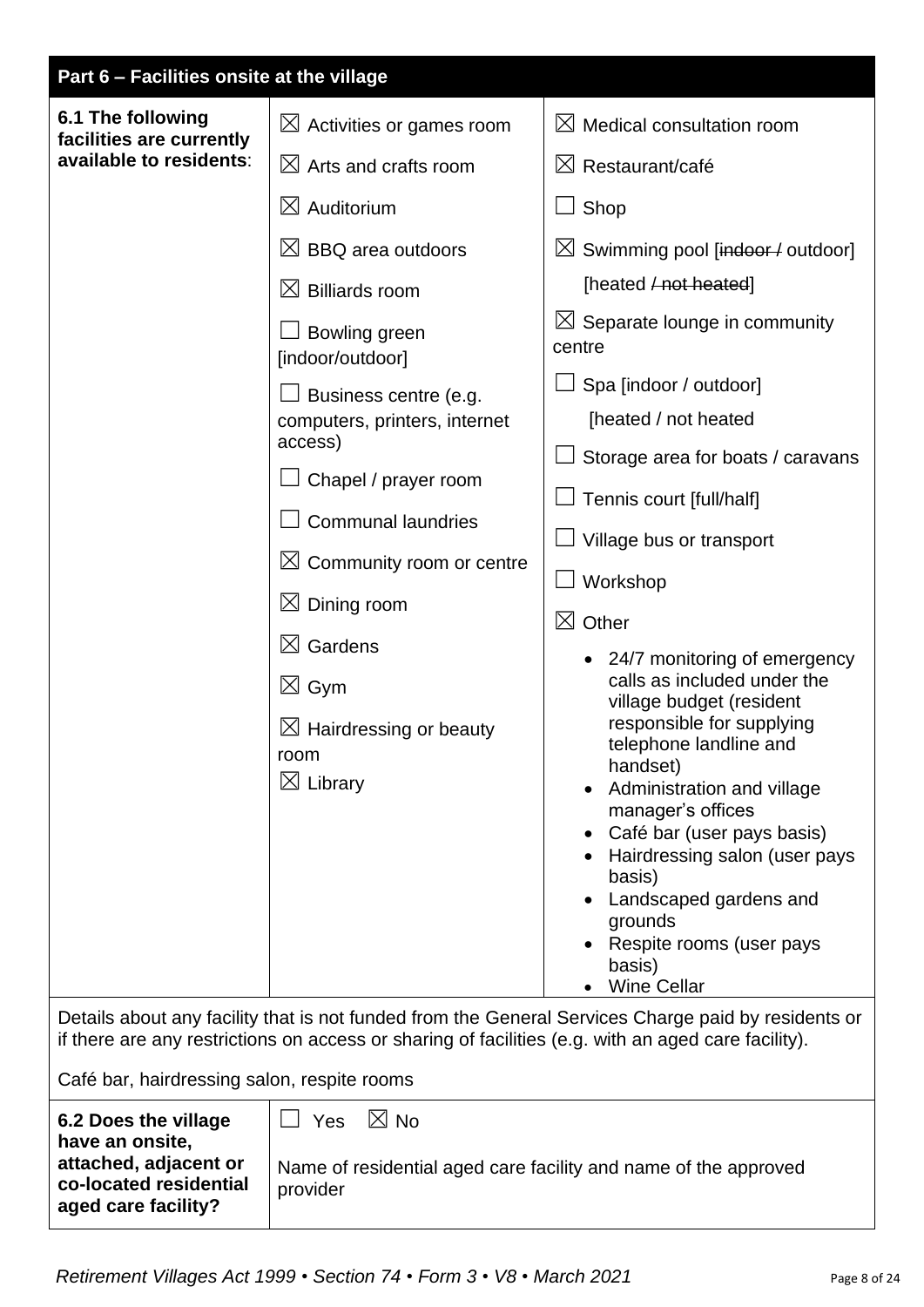**Note:** Aged care facilities are not covered by the *Retirement Villages Act 1999 (Qld).* The retirement village operator cannot keep places free or guarantee places in aged care for residents of the retirement village. To enter a residential aged care facility, you must be assessed as eligible by an Aged Care Assessment Team (ACAT) in accordance with the *Aged Care Act 1997 (Cwth)*. Exit fees may apply when you move from your retirement village unit to other accommodation and may involve entering a new contract.

| <b>Part 7 - Services</b>                                                                                                                 |                                                                                                                                                                                                                                                                                                                                                                                                                                                                                                                                                                                                                                                                                                                                                                                                                                                                                                                                                                                                                                                                                                                                                                                 |
|------------------------------------------------------------------------------------------------------------------------------------------|---------------------------------------------------------------------------------------------------------------------------------------------------------------------------------------------------------------------------------------------------------------------------------------------------------------------------------------------------------------------------------------------------------------------------------------------------------------------------------------------------------------------------------------------------------------------------------------------------------------------------------------------------------------------------------------------------------------------------------------------------------------------------------------------------------------------------------------------------------------------------------------------------------------------------------------------------------------------------------------------------------------------------------------------------------------------------------------------------------------------------------------------------------------------------------|
| 7.1 What services are<br>provided to all village<br>residents (funded from<br>the General Services<br>Charge fund paid by<br>residents)? | General services provided with your accommodation unit include:<br>management and administration;<br>٠<br>gardening and lawn maintenance;<br>$\bullet$<br>cleaning of village facilities;<br>٠<br>emergency call system operation and monitoring;<br>building and liability insurance<br>٠<br>water and sewerage rates and charges (except if separately<br>metered to the accommodation unit);<br>Council rates and charges; and<br>$\bullet$<br>other services as detailed each year in the operating budget for<br>$\bullet$<br>the village.                                                                                                                                                                                                                                                                                                                                                                                                                                                                                                                                                                                                                                 |
| 7.2 Are optional<br>personal services<br>provided or made<br>available to residents<br>on a user-pays basis?                             | $\boxtimes$ Yes<br>$\Box$ No<br>Laundry<br><b>Meals</b><br>$\bullet$<br>Home cleaning<br>Personal care<br>Proposed partnership with personal services provider<br>Five Good Friends Pty Ltd (Five Good Friends) is the preferred<br>supplier for the provision of personal services to residents in the<br>village, at the resident's option, on a user pays basis.<br>The intended services to be provided by Five Good Friends would<br>include domestic assistance such as cleaning, laundry, meals and dog<br>walking; personal care such as assistance with medication and<br>showering; physiotherapy, rehabilitation and a range of other services.<br>Helpers from Five Good Friends may work on site at the village and<br>provide services to the residents and to the community in general.<br>If a resident wishes to avail of Five Good Friends Pty Ltd's services,<br>the resident will need to enter into a direct agreement with Five Good<br>Friends. We do not guarantee that these services will be available and<br>you acknowledge that you have not relied on the provision of these<br>services in accepting a right to reside in an accommodation unit. |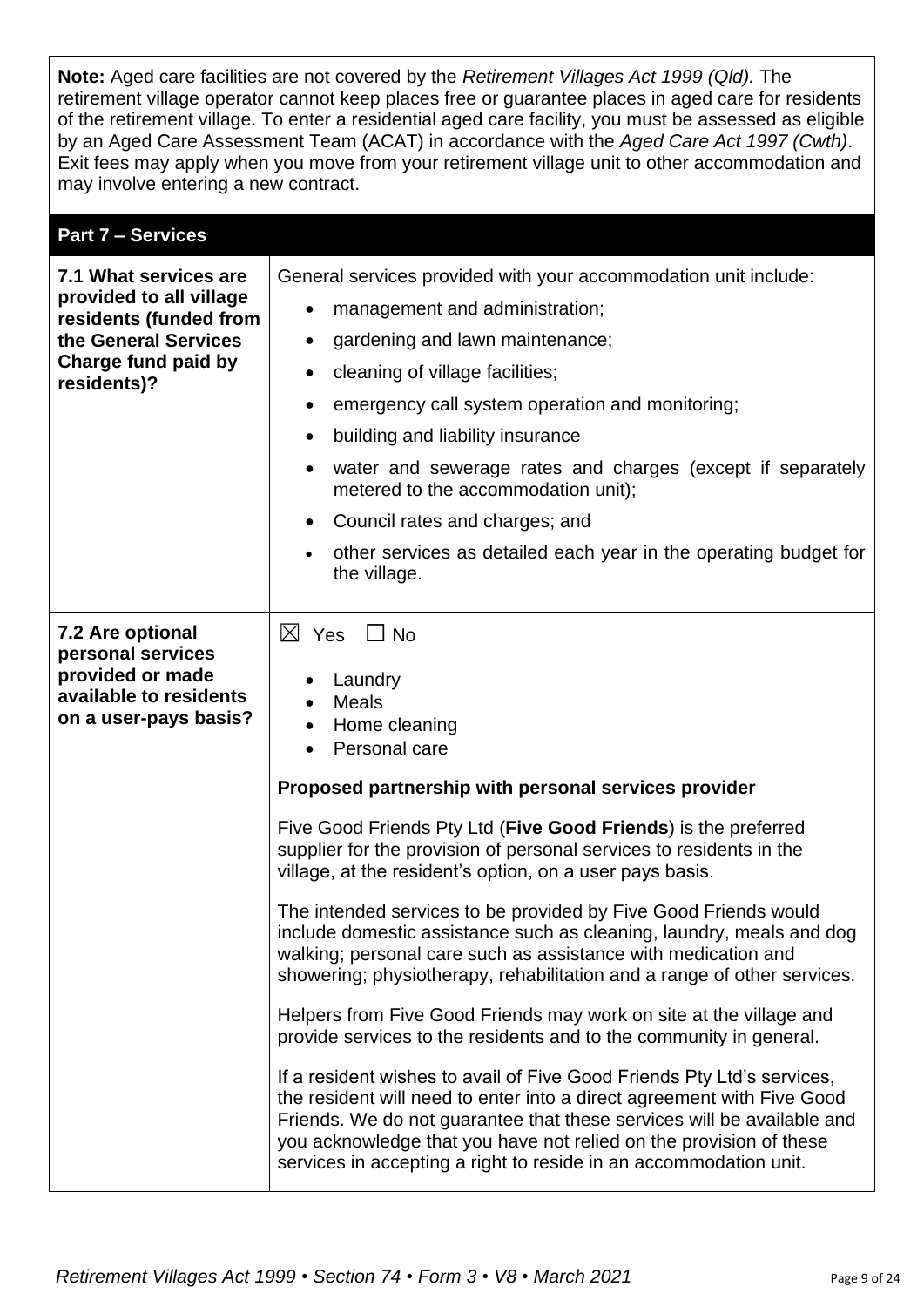| 7.3 Does the<br>retirement village<br>operator provide<br>government funded<br>home care services<br>under the Aged Care<br>Act 1997 (Cwth)? | $\Box$ Yes, the operator is an Approved Provider of home care under the<br>Aged Care Act 1997 (Registered Accredited Care Supplier – RACS ID<br>$\Box$ Yes, home care is provided in association with an Approved<br>Provider                                                                                                                                                                                                                          |  |  |  |
|----------------------------------------------------------------------------------------------------------------------------------------------|--------------------------------------------------------------------------------------------------------------------------------------------------------------------------------------------------------------------------------------------------------------------------------------------------------------------------------------------------------------------------------------------------------------------------------------------------------|--|--|--|
|                                                                                                                                              | $\boxtimes$ No, the operator does not provide home care services, residents<br>can arrange their own home care services                                                                                                                                                                                                                                                                                                                                |  |  |  |
| the retirement village provider, if one is offered.                                                                                          | <b>Note:</b> Some residents may be eligible to receive a Home Care Package, or a Commonwealth<br>Home Support Program subsidised by the Commonwealth Government if assessed as eligible by<br>an aged care assessment team (ACAT) under the Aged Care Act 1997 (Cwth). These home care<br>services are not covered by the Retirement Villages Act 1999 (Qld).<br>Residents can choose their own approved Home Care Provider and are not obliged to use |  |  |  |
| Part 8 - Security and emergency systems                                                                                                      |                                                                                                                                                                                                                                                                                                                                                                                                                                                        |  |  |  |
| 8.1 Does the village<br>have a security<br>system?                                                                                           | $\times$ Yes<br><b>No</b>                                                                                                                                                                                                                                                                                                                                                                                                                              |  |  |  |
| If yes:<br>the security system<br>details are:                                                                                               | CCTV in the common areas and carpark in the Litchfield building<br>$\bullet$<br>Fob access to car parks outside general business hours<br>$\bullet$                                                                                                                                                                                                                                                                                                    |  |  |  |
| the security system<br>is monitored<br>between:                                                                                              | 12.00 am and 11.59 pm 7 days per week.                                                                                                                                                                                                                                                                                                                                                                                                                 |  |  |  |
| 8.2 Does the village<br>have an emergency<br>help system?                                                                                    | $\boxtimes$ Yes - all residents<br>Optional<br><b>No</b>                                                                                                                                                                                                                                                                                                                                                                                               |  |  |  |
| If yes or optional:<br>the emergency help<br>system details are:                                                                             | PERS with 3G connection and battery backup. No individual landline<br>or internet required.                                                                                                                                                                                                                                                                                                                                                            |  |  |  |
| the emergency help<br>system is monitored<br>between:                                                                                        | 12.00 am and 11.59 pm 7 days per week.                                                                                                                                                                                                                                                                                                                                                                                                                 |  |  |  |
| 8.3 Does the village<br>have equipment that<br>provides for the safety                                                                       | $\boxtimes$ Yes<br><b>No</b><br>First aid kit held in the Village Manager's office<br>$\bullet$                                                                                                                                                                                                                                                                                                                                                        |  |  |  |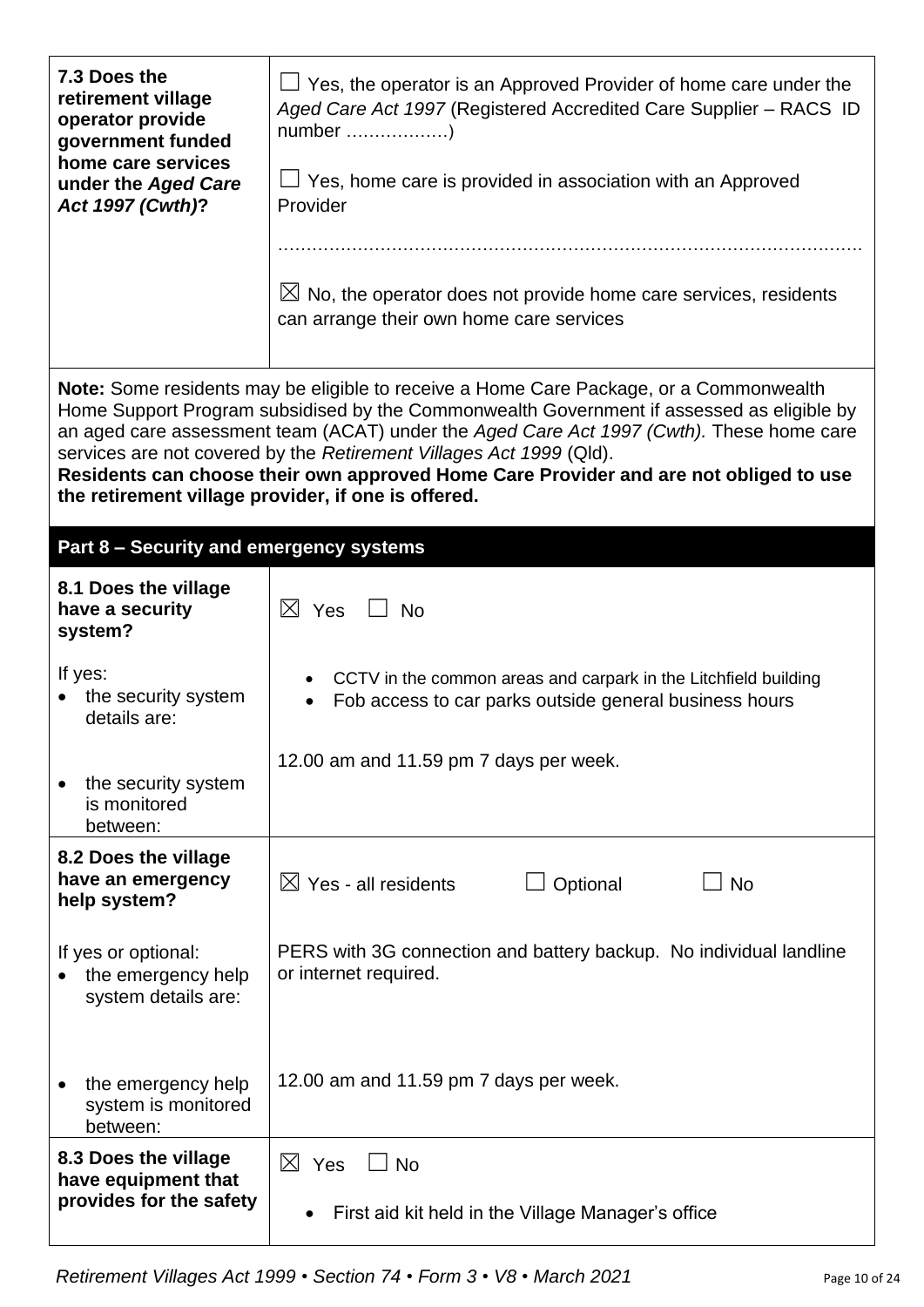| If yes, list or provide<br>details e.g. first aid kit,<br>defibrillator                                                                                                         |                                                                                                                      |                                                                                                                                                                                                                                                                                                                    |  |  |
|---------------------------------------------------------------------------------------------------------------------------------------------------------------------------------|----------------------------------------------------------------------------------------------------------------------|--------------------------------------------------------------------------------------------------------------------------------------------------------------------------------------------------------------------------------------------------------------------------------------------------------------------|--|--|
| <b>COSTS AND FINANCIAL MANAGEMENT</b>                                                                                                                                           |                                                                                                                      |                                                                                                                                                                                                                                                                                                                    |  |  |
|                                                                                                                                                                                 | Part 9 - Ingoing contribution - entry costs to live in the village                                                   |                                                                                                                                                                                                                                                                                                                    |  |  |
| recurring fees.                                                                                                                                                                 |                                                                                                                      | An ingoing contribution is the amount a prospective resident must pay under a residence contract<br>to secure a right to reside in the retirement village. The ingoing contribution is also referred to as<br>the sale price or purchase price. It does not include ongoing charges such as rent or other          |  |  |
| 9.1 What is the                                                                                                                                                                 | <b>Accommodation Unit</b>                                                                                            | Range of ingoing contribution                                                                                                                                                                                                                                                                                      |  |  |
| estimated ingoing                                                                                                                                                               | Independent living units                                                                                             |                                                                                                                                                                                                                                                                                                                    |  |  |
| contribution (sale<br>price) range for all                                                                                                                                      | <b>Studio</b>                                                                                                        | N/A                                                                                                                                                                                                                                                                                                                |  |  |
| types of units in the                                                                                                                                                           | One bedroom                                                                                                          | \$350,000 to \$475,000                                                                                                                                                                                                                                                                                             |  |  |
| village                                                                                                                                                                         | Two bedrooms<br>$\overline{\phantom{a}}$                                                                             | \$495,000 to \$875,000                                                                                                                                                                                                                                                                                             |  |  |
| *Note: Figures are for                                                                                                                                                          | Three bedrooms                                                                                                       | \$750,000 to \$1,034,000                                                                                                                                                                                                                                                                                           |  |  |
| units currently<br>constructed in the                                                                                                                                           | Serviced units                                                                                                       |                                                                                                                                                                                                                                                                                                                    |  |  |
| Village                                                                                                                                                                         | Studio                                                                                                               | N/A                                                                                                                                                                                                                                                                                                                |  |  |
|                                                                                                                                                                                 | One bedroom                                                                                                          | N/A                                                                                                                                                                                                                                                                                                                |  |  |
|                                                                                                                                                                                 | Two bedrooms                                                                                                         | N/A                                                                                                                                                                                                                                                                                                                |  |  |
|                                                                                                                                                                                 | Three bedrooms                                                                                                       | N/A                                                                                                                                                                                                                                                                                                                |  |  |
|                                                                                                                                                                                 | Other [specify]                                                                                                      | N/A                                                                                                                                                                                                                                                                                                                |  |  |
|                                                                                                                                                                                 | Full range of ingoing<br>contributions for all<br>unit types                                                         | \$350,000 to \$1,034,000                                                                                                                                                                                                                                                                                           |  |  |
| 9.2 Are there different<br>financial options<br>available for paying<br>the ingoing<br>contribution and exit<br>fee or other fees and<br>charges under a<br>residence contract? | $\boxtimes$ No<br>Yes                                                                                                |                                                                                                                                                                                                                                                                                                                    |  |  |
| 9.3 What other entry<br>costs do residents<br>need to pay?                                                                                                                      | $\Box$ Transfer or stamp duty<br>providers of personal services<br>$\Box$ Advance payment of General Services Charge | $\boxtimes$ Costs related to your residence contract eg. legal fees on entry<br>$\boxtimes$ Costs related to any other contract eg. costs directly payable to<br>$\Box$ Other costs - costs associated with the provision and installation of<br>any alterations, variation or additions to the accommodation unit |  |  |

common area

• Defibrillator in the Duporth building on the ground floor in the

**or medical emergency** 

**of residents?**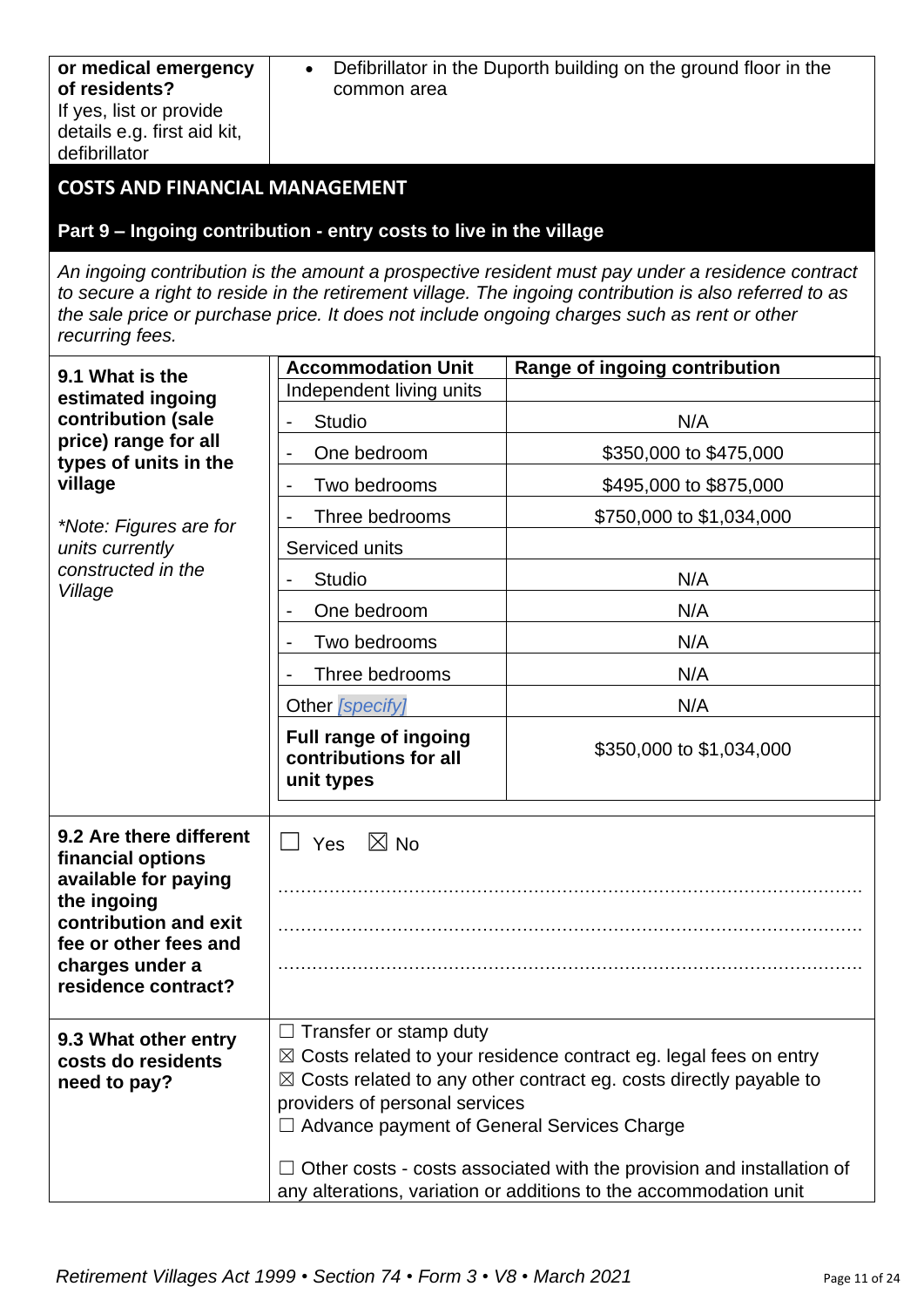## **Part 10 – Ongoing Costs - costs while living in the retirement village**

**General Services Charge:** Residents pay this charge for the general services supplied or made available to residents in the village, which may include management and administration, gardening and general maintenance and other services or facilities for recreation and entertainment described at 7.1.

**Maintenance Reserve Fund contribution:** Residents pay this charge for maintaining and repairing (but not replacing) the village's capital items e.g. communal facilities, swimming pool. This fund may or may not cover maintaining or repairing items in your unit, depending on the terms of your residence contract.

The budgets for the General Services Charges Fund and the Maintenance Reserve Fund are set each financial year and these amounts can increase each year. The amount to be held in the Maintenance Reserve Fund is determined by the operator using a quantity surveyor's report. **Note:** The following ongoing costs are all stated as weekly amounts to help you compare the costs of different villages. However, the billing period for these amounts may not be weekly.

#### **10.1 Current weekly rates of General Services Charge and Maintenance Reserve Fund contribution**

| <b>Type of Unit</b>                                                                   |                                 | (weekly)      | <b>General Services Charge</b> |                                                         | contribution<br>(weekly) | <b>Maintenance Reserve Fund</b>            |  |
|---------------------------------------------------------------------------------------|---------------------------------|---------------|--------------------------------|---------------------------------------------------------|--------------------------|--------------------------------------------|--|
|                                                                                       | <b>Independent Living Units</b> |               |                                |                                                         |                          |                                            |  |
| Studio                                                                                |                                 | $\mathbf{\$}$ |                                |                                                         | \$                       |                                            |  |
| One bedroom                                                                           |                                 | \$109.59      |                                |                                                         | \$17.27                  |                                            |  |
|                                                                                       | One bedroom + study             | \$109.59      |                                |                                                         | \$31.08                  |                                            |  |
| Two bedrooms                                                                          |                                 | \$109.59      |                                |                                                         | \$31.08                  |                                            |  |
|                                                                                       | Two bedroom + study             | \$109.59      |                                |                                                         | \$32.52                  |                                            |  |
|                                                                                       | Three bedrooms                  | \$109.59      |                                |                                                         | \$40.00                  |                                            |  |
| <b>Serviced Units</b>                                                                 |                                 |               |                                |                                                         |                          |                                            |  |
| Studio                                                                                |                                 | \$            |                                |                                                         | \$                       |                                            |  |
| One bedroom                                                                           |                                 | \$            | \$                             |                                                         |                          |                                            |  |
| Two bedrooms                                                                          |                                 | \$            |                                |                                                         | \$                       |                                            |  |
|                                                                                       | Three bedrooms                  | $\$\$         |                                |                                                         | \$                       |                                            |  |
| <b>Other</b>                                                                          |                                 | $\frac{1}{2}$ |                                |                                                         | \$                       |                                            |  |
|                                                                                       | All units pay a flat rate       | $\mathbf{\$}$ | \$                             |                                                         |                          |                                            |  |
| Last three years of General Services Charge and Maintenance Reserve Fund contribution |                                 |               |                                |                                                         |                          |                                            |  |
| <b>Financial</b>                                                                      | <b>General Services</b>         |               | Overall %                      | <b>Maintenance</b>                                      |                          | Overall %                                  |  |
| year                                                                                  | Charge (range)<br>(weekly)      |               | change from<br>previous year   | <b>Reserve Fund</b><br>contribution (range)<br>(weekly) |                          | change from<br>previous year<br>$(+ or -)$ |  |
| 2020/21                                                                               | \$103.09 to \$103.09            |               | 0%                             | \$12.25 to \$28.23                                      |                          | 0%                                         |  |
| 2019/20                                                                               | \$103.09 to \$103.09            |               | 1.8%                           | \$12.25 to \$28.23                                      |                          | 1.2% to 1.8%                               |  |
| 2018/19                                                                               | \$101.27 to \$101.27            |               | 1.7%                           | \$12.03 to \$27.88                                      |                          | $-43.6\%$ to $-$                           |  |

 $2017/18$  \$99.58 to \$99.58 0% \$21.32 to \$40.28 0%

30.8%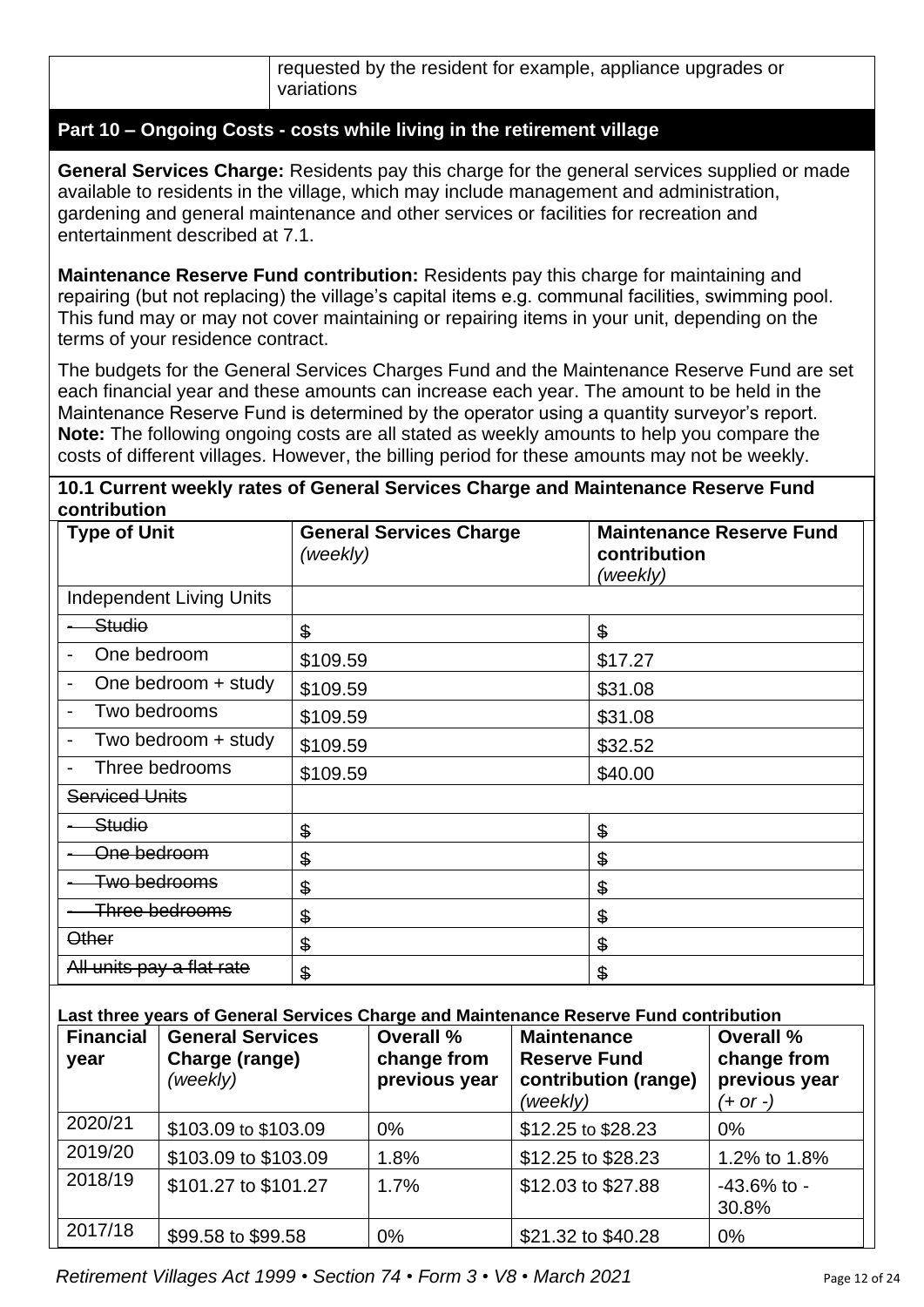| 2016/17                                                                                                                                                                                                                       | \$99.58 to \$99.58                                                                                                                                                                                                                                    |                                                                                                                | Unable to<br>$ascertain-$<br>Aura became<br>the scheme<br>operator in<br>2017.                                                                                             | \$21.32 to \$40.28                                                                                       | Unable to<br>ascertain - Aura<br>became the<br>scheme<br>operator in<br>2017.                                                                                                                                                                                                                           |
|-------------------------------------------------------------------------------------------------------------------------------------------------------------------------------------------------------------------------------|-------------------------------------------------------------------------------------------------------------------------------------------------------------------------------------------------------------------------------------------------------|----------------------------------------------------------------------------------------------------------------|----------------------------------------------------------------------------------------------------------------------------------------------------------------------------|----------------------------------------------------------------------------------------------------------|---------------------------------------------------------------------------------------------------------------------------------------------------------------------------------------------------------------------------------------------------------------------------------------------------------|
| 10.2 What costs<br>relating to the units<br>are not covered by the<br><b>General Services</b><br><b>Charge? (residents</b><br>will need to pay these<br>costs separately)                                                     |                                                                                                                                                                                                                                                       | only)<br>$\boxtimes$ Electricity<br>Gas                                                                        | $\boxtimes$ Contents insurance<br>$\Box$ Home insurance (freehold units                                                                                                    | $\boxtimes$ Water<br>$\boxtimes$ Telephone<br>$\boxtimes$ Internet<br>$\boxtimes$ Pay TV<br>$\Box$ Other | [specify]                                                                                                                                                                                                                                                                                               |
| 10.3 What other<br>ongoing or occasional<br>costs for repair,<br>maintenance and<br>replacement of items<br>in, on or attached to<br>the units are residents<br>responsible for and<br>pay for while residing<br>in the unit? |                                                                                                                                                                                                                                                       | Unit fixtures<br>$\Box$ Unit fittings<br>$\Box$ Unit appliances<br>Additional information<br>excepted.<br>law. | $\boxtimes$ None - but see below.<br>be evidenced by the Entry Condition Report), fair wear and tear<br>wear and tear, however, you are not responsible for any repairs or |                                                                                                          | You must keep the Unit well maintained and at least in the good repair<br>and condition it was in when you started occupying the Unit (which may<br>You must also repair any damage to the Unit that is not the result of fair<br>maintenance that we must carry out under the residence contract or at |
| offer a maintenance<br>service or help<br>residents arrange<br>repairs and<br>maintenance for their<br>unit?<br>If yes: provide details,                                                                                      | 10.4 Does the operator<br>$\boxtimes$ No<br>$\Box$ Yes<br>The scheme operator will carry out all maintenance and repairs of the<br>unit that are not the responsibility of the resident under the Lease or<br>the Retirement Villages Act 1999 (Qld). |                                                                                                                |                                                                                                                                                                            |                                                                                                          |                                                                                                                                                                                                                                                                                                         |
| including any charges<br>for this service.<br>Part 11 - Exit fees - when you leave the village                                                                                                                                |                                                                                                                                                                                                                                                       |                                                                                                                |                                                                                                                                                                            |                                                                                                          |                                                                                                                                                                                                                                                                                                         |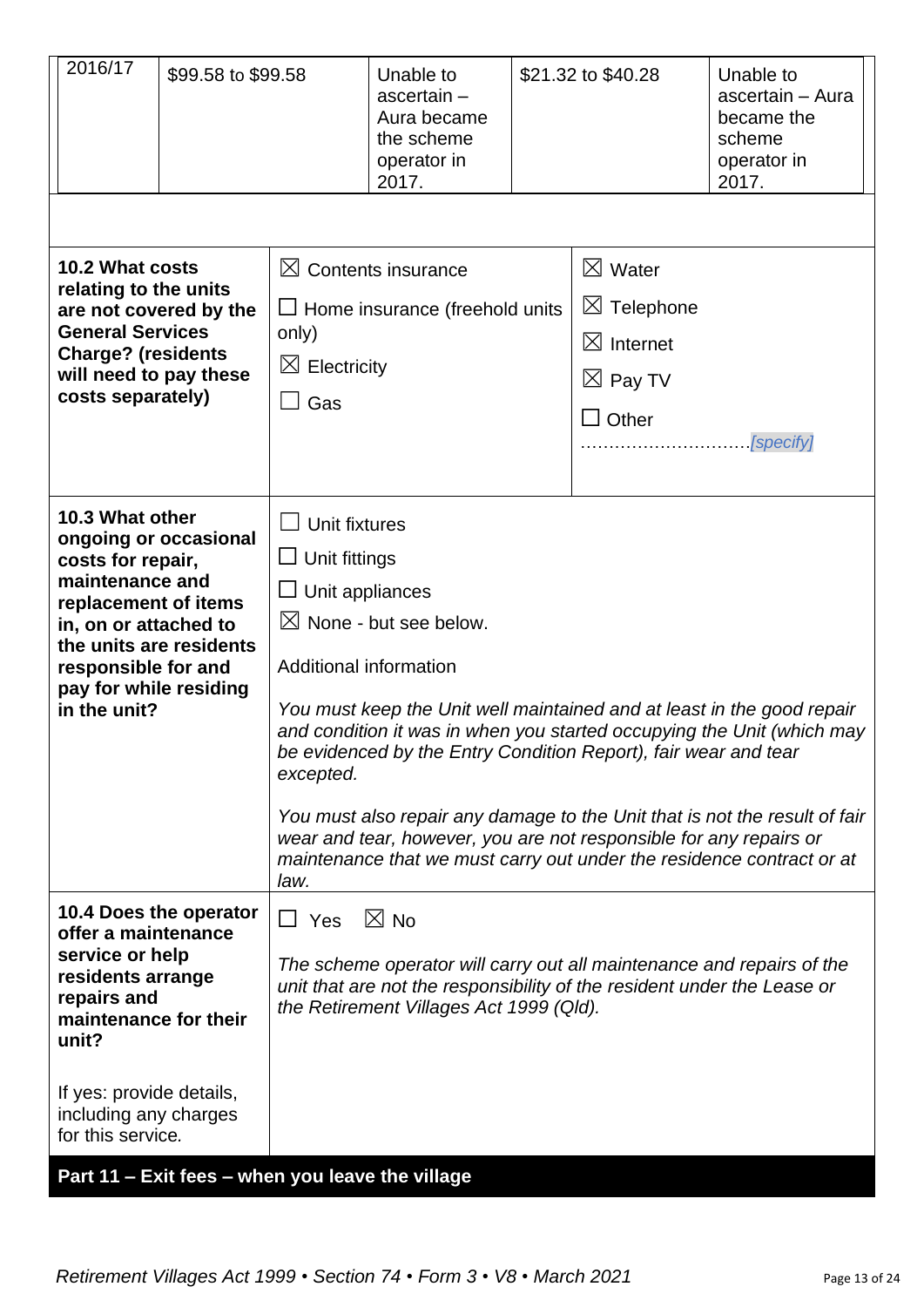*A resident may have to pay an exit fee to the operator when they leave their unit or when the right to reside in their unit is sold. This is also referred to as a 'deferred management fee' (DMF).*

| 11.1 Do residents pay<br>an exit fee when they<br>permanently leave<br>their unit?                         |  | $\boxtimes$ Yes – all residents pay an exit fee calculated using the same<br>formula<br>$\Box$ Yes – all new residents pay an exit fee but the way this is worked out<br>may vary depending on each resident's residence contract |  |
|------------------------------------------------------------------------------------------------------------|--|-----------------------------------------------------------------------------------------------------------------------------------------------------------------------------------------------------------------------------------|--|
| If yes: list all exit fee<br>options that may apply<br>to new contracts                                    |  | $\Box$ No exit fee<br>$\Box$ Other<br>See below                                                                                                                                                                                   |  |
| Time period from date of<br>occupation of unit to the<br>date the resident ceases to<br>reside in the unit |  | Exit fee calculation based on<br>The Resale Price (or Resale Value, if applicable) (see<br>definitions further below)                                                                                                             |  |
| 1 year                                                                                                     |  | 7% of the Resale Price (or Resale Value, if applicable)<br>+ Pro Rata Exit Fee* (see further below)                                                                                                                               |  |
| 2 years                                                                                                    |  | 14% of the Resale Price (or Resale Value, if applicable)<br>+ Pro Rata Exit Fee* (see further below)                                                                                                                              |  |
| 3 years                                                                                                    |  | 21% of the Resale Price (or Resale Value, if applicable)<br>+ Pro Rata Exit Fee* (see further below)                                                                                                                              |  |
| 4 years                                                                                                    |  | 28% of the Resale Price (or Resale Value, if applicable)<br>+ Pro Rata Exit Fee* (see further below)                                                                                                                              |  |
| 5 years                                                                                                    |  | 33% of the Resale Price (or Resale Value, if applicable)                                                                                                                                                                          |  |
| 10 years                                                                                                   |  | 33% of the Resale Price (or Resale Value, if applicable)                                                                                                                                                                          |  |

## **Notes:**

**Resale Price** is the ingoing contribution paid by the new resident who purchases the right to reside in the Unit. If the right to reside in the Unit is sold to a new resident and we have received the ingoing contribution from the new resident before the date that is 18 months after your residence contract is terminated, then the exit fee is calculated on the Resale Price.

**Resale Value** is the value of the right to reside in the Unit as agreed with us or, if agreement cannot be reached, as determined by a valuer in accordance with the Act. If the right to reside in the Unit has not sold by the date that is 18 months after your residence contract is terminated, then the exit fee is calculated on the Resale Value.

## **\*Periods of occupation that are not a whole number of years**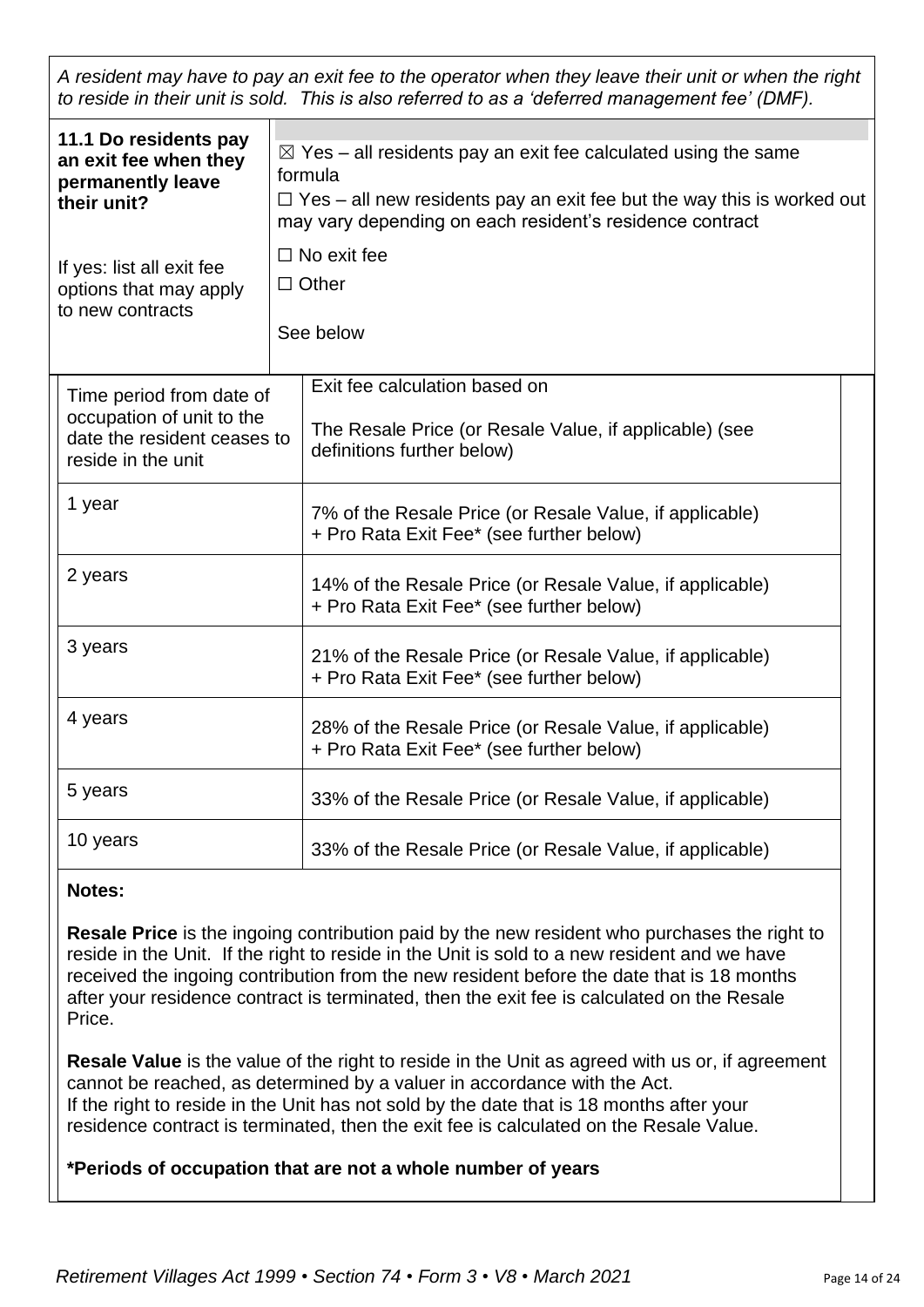**Note:** if the period of occupation is not a whole number of years, the exit fee will be worked out on a daily basis. In particular, for the purposes of the calculating the Pro Rata Exit Fee referred to above, the following formulas apply:

**Pro Rata Exit Fee** = *A x B / 365 days (or 366 in a leap year) x Resale Price (or Resale Value, if applicable)*

Where:

- A = Pro Rata Exit Fee Percentage (as defined below); and
- B = Number of days between the commencement date (if the period of occupancy is less than 1 year) or the last occurring anniversary of the commencement date.

**Pro Rata Exit Fee Percentage** is the percentage that applies for the relevant period of occupancy which is a pro rata calculation from (and including) the commencement date or last occurring anniversary of the commencement date (as applicable) to (and including) the Exit Date as follows:

- Less than 1 year 7%
- More than 1 year but less than or equal to 2 years 7%
- More than 2 years but less than or equal to 3 years 7%
- More than 3 years but less than or equal to 4 years 7%
- More than 4 years but less than or equal to 5 years 5%

## **Maximum and Minimum exit fees**

The maximum (or capped) exit fee is 33% of the Resale Price (or Resale Value, if applicable) after 5 years of residence.

The minimum exit fee is 1/365<sup>th</sup> of 7% of the Resale Price or Resale Value (as applicable), subject to your right to terminate during the cooling off period.

| 11.2 What other exit<br>costs do residents<br>need to pay or<br>contribute to?                       | $\boxtimes$ Sale costs for the unit (but only if you appoint your own real estate<br>agent)<br>$\Box$ Legal costs<br>$\boxtimes$ Other costs - See item 14.1                                                                                                                                                                                                                                                                                                                                                                                                  |
|------------------------------------------------------------------------------------------------------|---------------------------------------------------------------------------------------------------------------------------------------------------------------------------------------------------------------------------------------------------------------------------------------------------------------------------------------------------------------------------------------------------------------------------------------------------------------------------------------------------------------------------------------------------------------|
|                                                                                                      | Part 12 - Reinstatement and renovation of the unit                                                                                                                                                                                                                                                                                                                                                                                                                                                                                                            |
| 12.1 Is the resident<br>responsible for<br>reinstatement of the<br>unit when they leave<br>the unit? | $\boxtimes$ Yes – (but please see Note below)<br>$\sqcup$ No<br>Reinstatement work means replacements or repairs that are<br>reasonably necessary to return the unit to the same condition it was in<br>when the resident started occupation, apart from:<br>fair wear and tear; and<br>renovations and other changes to the condition of the unit carried<br>out with agreement of the resident and operator.<br>Fair wear and tear includes a reasonable amount of wear and tear<br>associated with the use of items commonly used in a retirement village. |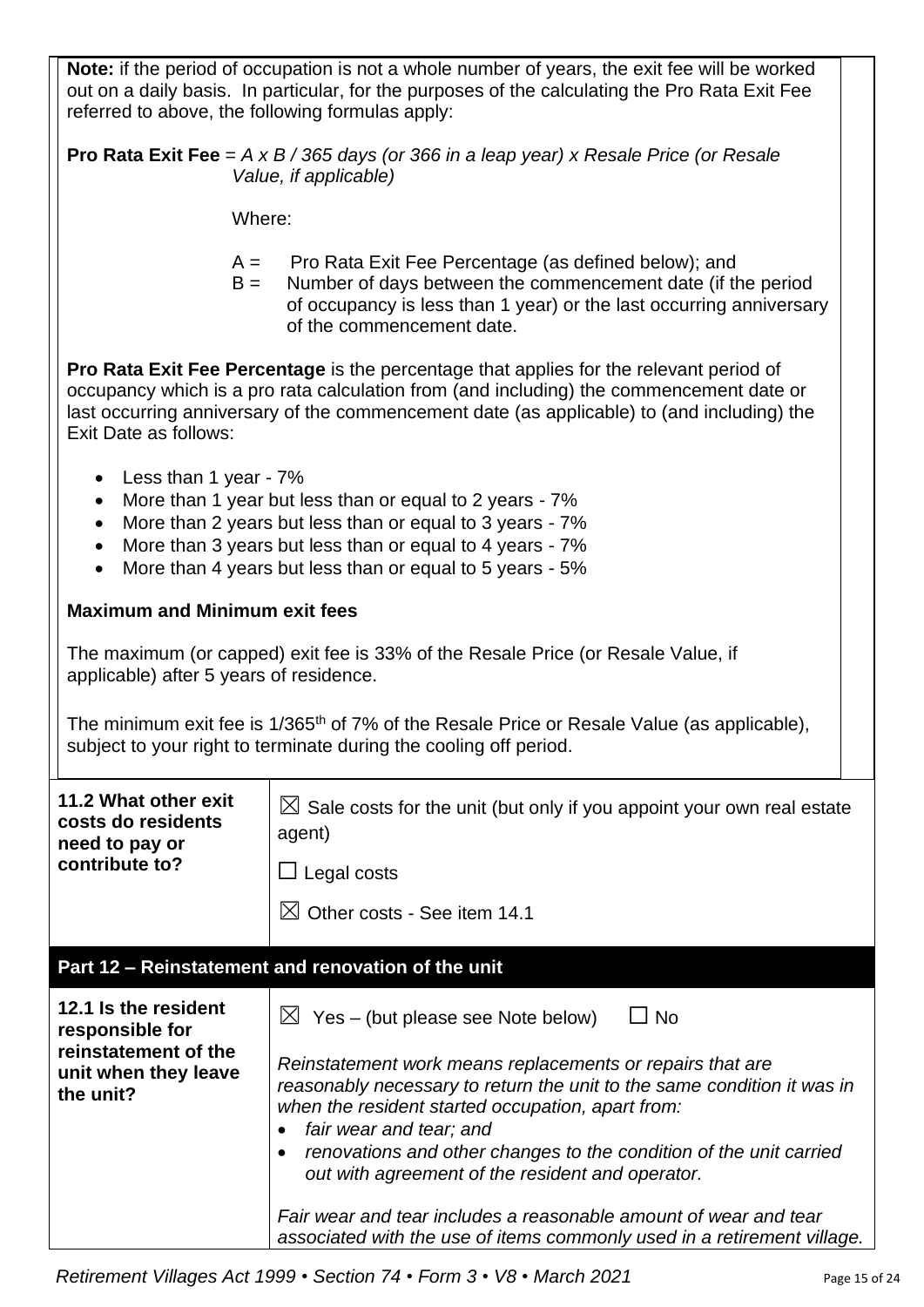|                                                                                          | However, a resident is responsible for the cost of replacing a capital<br>item of the retirement village if the resident deliberately damages the<br>item or causes accelerated wear.                                                                                                                       |  |  |  |
|------------------------------------------------------------------------------------------|-------------------------------------------------------------------------------------------------------------------------------------------------------------------------------------------------------------------------------------------------------------------------------------------------------------|--|--|--|
|                                                                                          | <b>Note</b>                                                                                                                                                                                                                                                                                                 |  |  |  |
|                                                                                          | You must keep the unit well maintained and at least in the good repair<br>and condition it was in when you started occupying the unit (which may<br>be evidenced by the entry condition report), fair wear and tear<br>excepted.                                                                            |  |  |  |
|                                                                                          | Please note that we will carry out any Repair Work at your cost.                                                                                                                                                                                                                                            |  |  |  |
|                                                                                          | <b>Repair Work</b> means the work to be done to repair the unit or replace<br>items in the unit where such work is reasonably necessary because<br>you have:                                                                                                                                                |  |  |  |
|                                                                                          | caused accelerated wear and tear (including deliberate damage<br>or damage caused or contributed to by your negligence);                                                                                                                                                                                    |  |  |  |
|                                                                                          | carried out alterations to the unit (without our prior written<br>consent); or                                                                                                                                                                                                                              |  |  |  |
|                                                                                          | carried out alterations to the unit with our prior written consent<br>$\bullet$<br>and a condition of that consent requires you to carry out certain<br>repairs or replacements in the Unit,                                                                                                                |  |  |  |
|                                                                                          | having regard to:                                                                                                                                                                                                                                                                                           |  |  |  |
|                                                                                          | the condition of the unit when you started occupying the Unit<br>(which may be evidenced by the Entry Condition Report); and                                                                                                                                                                                |  |  |  |
|                                                                                          | your repair and maintenance obligations under the residence<br>contract.                                                                                                                                                                                                                                    |  |  |  |
|                                                                                          | Entry and exit inspections and reports are undertaken by the operator<br>and resident to assess the condition of the unit.                                                                                                                                                                                  |  |  |  |
| 12.2 Is the resident<br>responsible for<br>renovation of the unit<br>when they leave the | $\overline{\Box}$ Yes, all residents pay % of any renovation costs (in<br>same proportion as the share of the capital gain on the sale of their<br>unit)                                                                                                                                                    |  |  |  |
| unit?                                                                                    | $\Box$ Optional, only applies to residents who share in the capital gain on<br>the sale of their unit, and the resident pays % of any<br>renovation costs                                                                                                                                                   |  |  |  |
|                                                                                          | $\boxtimes$ No                                                                                                                                                                                                                                                                                              |  |  |  |
|                                                                                          | Renovation means replacements or repairs other than reinstatement<br>work.<br>By law, the operator is responsible for the cost of any renovation work<br>on a former resident's unit, unless the residence contract provides for<br>the resident to share in the capital gain on the sale of the resident's |  |  |  |
|                                                                                          | interest in the unit. Renovation costs are shared between the former                                                                                                                                                                                                                                        |  |  |  |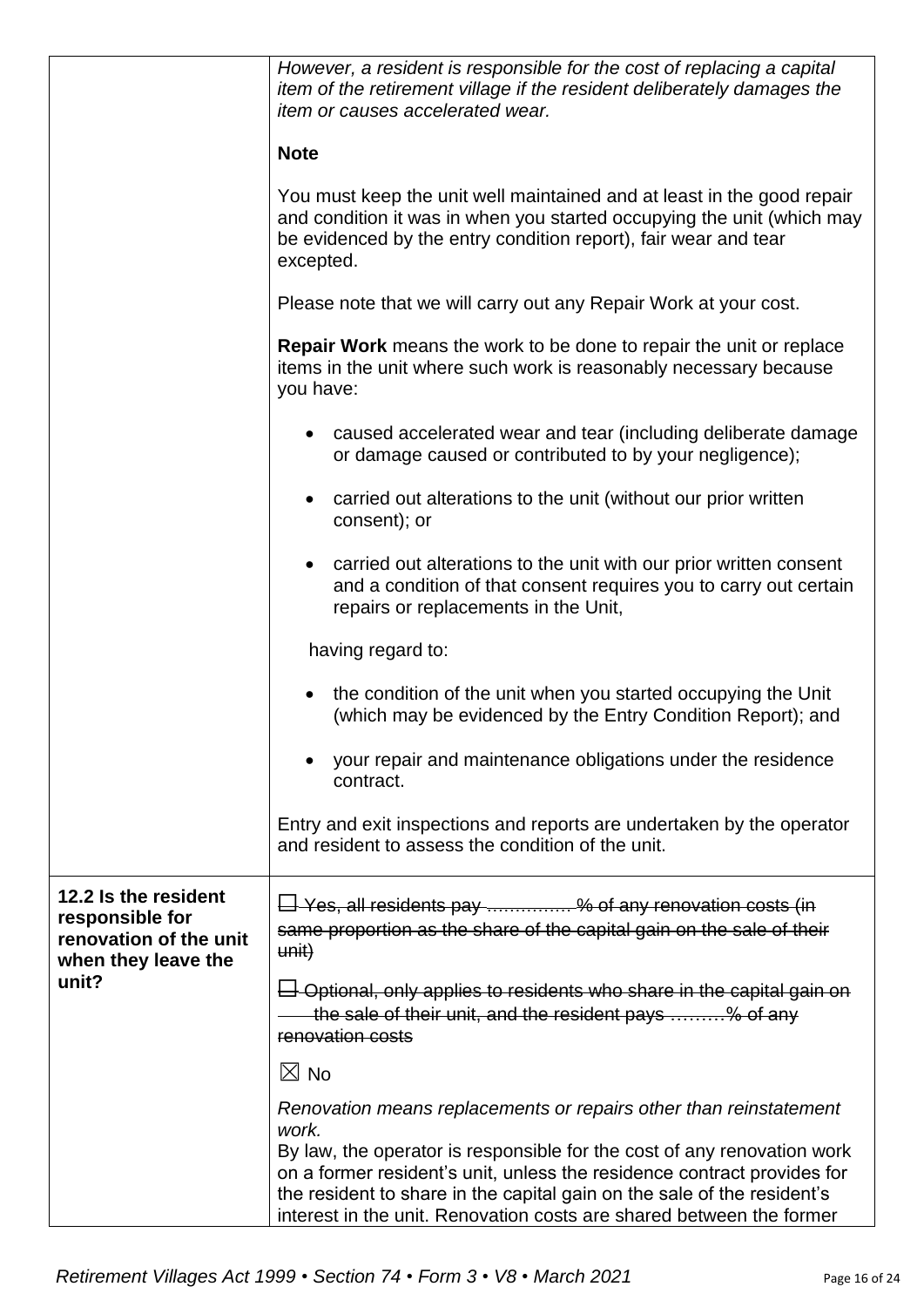|                                                                                                                                                                                         | resident and operator in the same proportion as any capital gain is to<br>be shared under the residence contract.                                                                                                        |  |  |  |
|-----------------------------------------------------------------------------------------------------------------------------------------------------------------------------------------|--------------------------------------------------------------------------------------------------------------------------------------------------------------------------------------------------------------------------|--|--|--|
|                                                                                                                                                                                         | Despite the above, unless otherwise agreed, we do not require you to<br>contribute to any renovation costs.                                                                                                              |  |  |  |
| Part 13- Capital gain or losses                                                                                                                                                         |                                                                                                                                                                                                                          |  |  |  |
| 13.1 When the<br>resident's interest or<br>right to reside in the<br>unit is sold, does the<br>resident share in the<br>capital gain or capital<br>loss on the resale of<br>their unit? | $\boxtimes$ Yes, the resident's share of the<br>capital gain is 100%<br>the resident's share of the<br>capital loss is 100%<br>(subject to section 66 of the Retirement Villages Act 1999 (Qld). See<br>item 14.1 below) |  |  |  |
|                                                                                                                                                                                         | Part 14 - Exit entitlement or buyback of freehold units                                                                                                                                                                  |  |  |  |
|                                                                                                                                                                                         | An exit entitlement is the amount the operator may be required to pay the former resident under a<br>residence contract after the right to reside is terminated and the former resident has left the unit.               |  |  |  |
| 14.1 How is the exit<br>entitlement which the<br>operator will pay the                                                                                                                  | If a capital gain: Exit entitlement = $IC$ + $CG$ - $EF$<br>If a capital loss: Exit entitlement = $IC$ - $CL$ - $EF$                                                                                                     |  |  |  |
| resident worked out?                                                                                                                                                                    | Where:                                                                                                                                                                                                                   |  |  |  |
|                                                                                                                                                                                         | <b>IC</b> means the ingoing contribution paid on commencement of your right<br>to reside (your Ingoing Contribution);                                                                                                    |  |  |  |
|                                                                                                                                                                                         | <b>CG</b> means 100% of any capital gain as defined below;                                                                                                                                                               |  |  |  |
|                                                                                                                                                                                         | <b>CL</b> means 100% of any capital loss as defined below; and                                                                                                                                                           |  |  |  |
|                                                                                                                                                                                         | <b>EF</b> means the exit fee - refer to paragraph 5.2 of the Prospective Costs<br>Document and part 11 above.                                                                                                            |  |  |  |
|                                                                                                                                                                                         | We will also reimburse you for your reasonable legal costs (to a<br>maximum of \$1100 plus GST) in relation to the sale of your right to<br>reside.                                                                      |  |  |  |
|                                                                                                                                                                                         | However, please note section 66 of the Act provides as follows:                                                                                                                                                          |  |  |  |
|                                                                                                                                                                                         | if we accept an offer for a right to reside less than the Resale Value,<br>your exit entitlement is to be worked out as if the right to reside was<br>sold at the Resale Value; and                                      |  |  |  |
|                                                                                                                                                                                         | if you accept an offer for a right to reside less than the Resale Value,<br>your exit entitlement is to be worked out on the amount of the offer.                                                                        |  |  |  |
|                                                                                                                                                                                         | <b>Capital gain</b>                                                                                                                                                                                                      |  |  |  |
|                                                                                                                                                                                         | (a)<br>Capital gain is:                                                                                                                                                                                                  |  |  |  |
|                                                                                                                                                                                         | If your right to reside in the Unit is sold to a new resident<br>(i)<br>before your exit entitlement is paid: the amount by which<br>the Resale Price exceeds your Ingoing Contribution; or                              |  |  |  |
|                                                                                                                                                                                         | If your right to reside in the Unit is not sold to a new<br>(ii)<br>resident before your exit entitlement is paid: the amount<br>by which the Resale Value exceeds your Ingoing<br>Contribution.                         |  |  |  |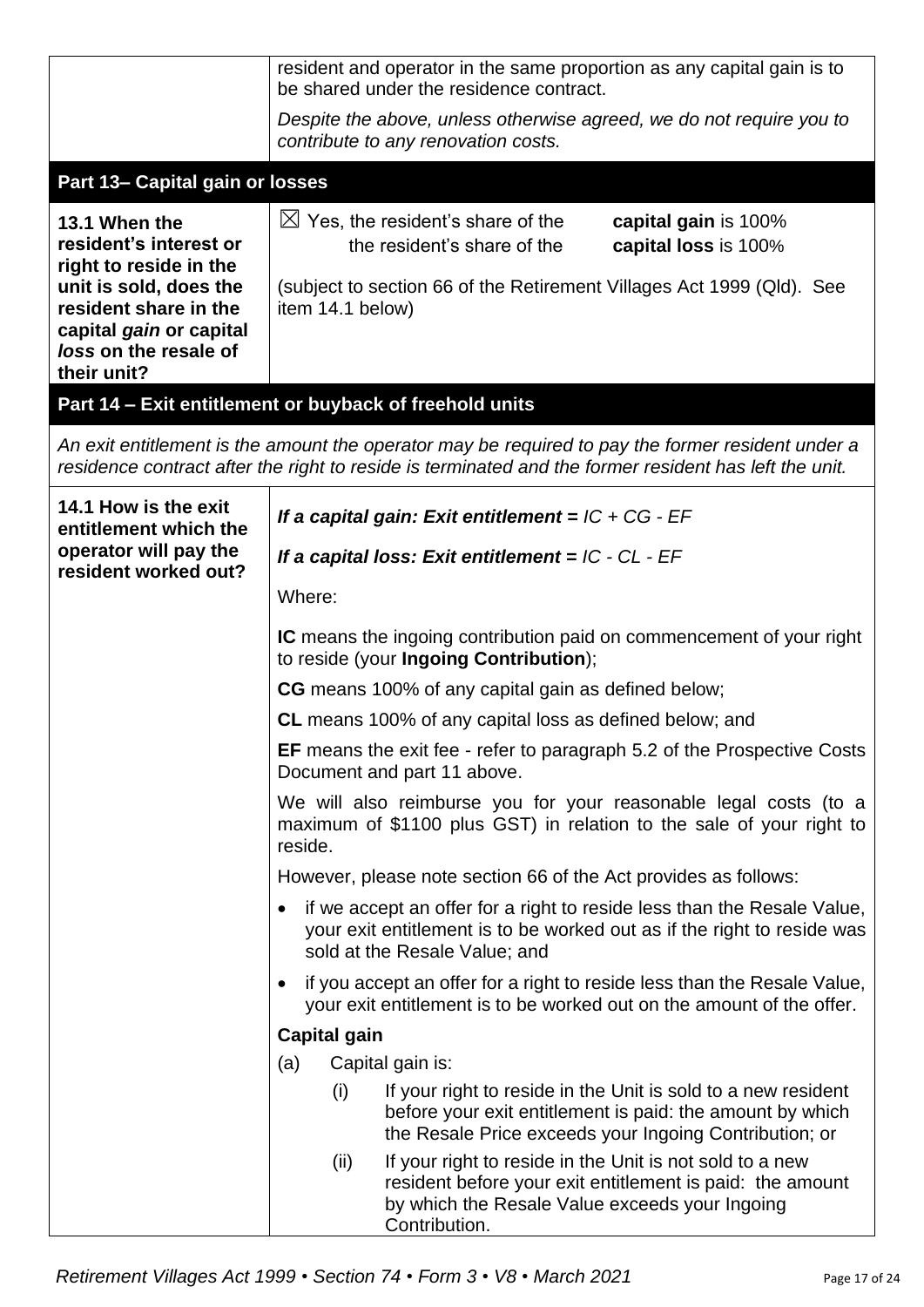|                                               | (b) | If there is a capital gain, we will pay you all of the capital gain at<br>the time you receive your exit entitlement.                                                                                                                                                                                                                    |  |
|-----------------------------------------------|-----|------------------------------------------------------------------------------------------------------------------------------------------------------------------------------------------------------------------------------------------------------------------------------------------------------------------------------------------|--|
|                                               |     | <b>Capital Loss</b>                                                                                                                                                                                                                                                                                                                      |  |
|                                               | (a) | Capital loss is:                                                                                                                                                                                                                                                                                                                         |  |
|                                               |     | (i)<br>If your right to reside in the Unit is sold to a new resident<br>before your exit entitlement is paid: the amount by which<br>your Ingoing Contribution is greater than the Resale Price<br>(subject to section 66 of the Act); or                                                                                                |  |
|                                               |     | (ii)<br>If your right to reside in the Unit is not sold before your<br>exit entitlement is paid: the amount by which your Ingoing<br>Contribution is greater than the Resale Value.                                                                                                                                                      |  |
|                                               | (b) | If there is a capital loss, you must pay to us all of the capital loss<br>at the time you receive your exit entitlement.                                                                                                                                                                                                                 |  |
|                                               |     | <b>Other costs</b>                                                                                                                                                                                                                                                                                                                       |  |
|                                               |     | When we pay your exit entitlement, you must pay to us:                                                                                                                                                                                                                                                                                   |  |
|                                               | (a) | the cost of Repair Work;                                                                                                                                                                                                                                                                                                                 |  |
|                                               | (b) | the cost of services separately metered to the Unit by us which<br>remain unpaid (for example, water or electricity);                                                                                                                                                                                                                    |  |
|                                               | (c) | unpaid general services charge or maintenance reserve fund<br>contributions.                                                                                                                                                                                                                                                             |  |
|                                               | (d) | a proportion of the costs of obtaining any necessary valuations<br>of the Unit (for example, these may be required to determine the<br>Resale Value from time to time);                                                                                                                                                                  |  |
|                                               | (e) | any other fees, payments, deductions and charges applicable<br>under your residence contract or any other agreement that you<br>have with us, including charges for any Personal Services<br>contracted by you; and                                                                                                                      |  |
|                                               | (f) | if your residence contract is terminated in the event of your<br>death, any costs incurred in our solicitors being satisfied as to<br>the validity of any claim for payment of the exit entitlement to<br>vour estate.                                                                                                                   |  |
| 14.2 When is the exit<br>entitlement payable? |     | By law, the operator must pay the exit entitlement to a former resident<br>on or before the <b>earliest</b> of the following days:                                                                                                                                                                                                       |  |
|                                               |     | the day stated in the residence contract:<br>$\triangleright$ which is the earlier of 14 days after the settlement of the sale<br>of the right to reside in the unit to the next resident or the<br>operator which is when we receive the payment of the<br>Resale Price or 18 months after the termination of the<br>residence contract |  |
|                                               |     | 14 days after the settlement of the sale of the right to reside in the<br>unit to the next resident or the operator                                                                                                                                                                                                                      |  |
|                                               |     | 18 months after the termination date of the resident's right to reside<br>under the residence contract, even if the unit has not been resold,<br>unless the operator has been granted an extension for payment by<br>the Queensland Civil and Administrative Tribunal (QCAT).                                                            |  |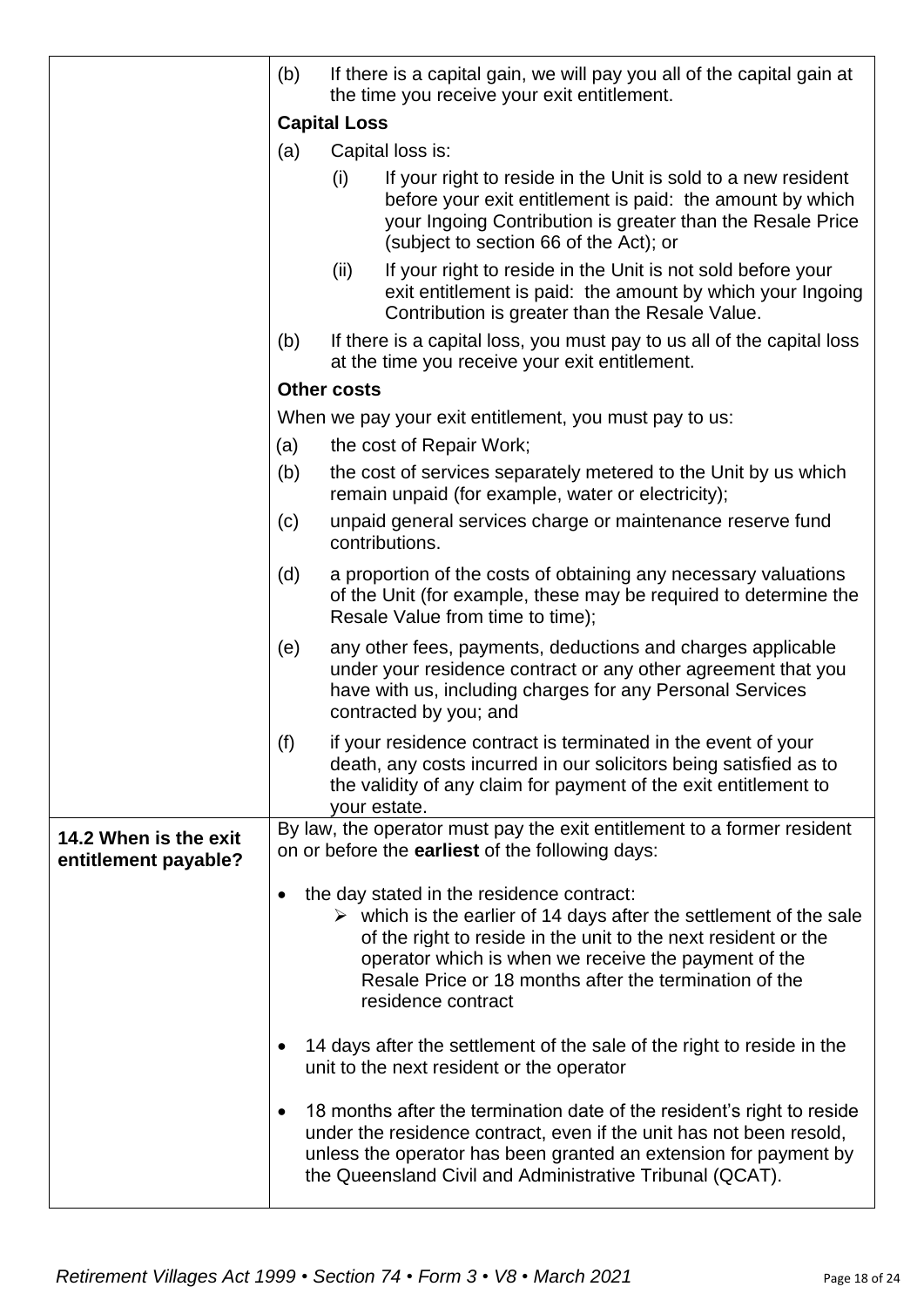|                                                                                                                                                     | resident who has died.                                                                                                                                                                                                     |                                                     | In addition, an operator is entitled to see probate or letters of<br>administration before paying the exit entitlement of a former |                              |  |
|-----------------------------------------------------------------------------------------------------------------------------------------------------|----------------------------------------------------------------------------------------------------------------------------------------------------------------------------------------------------------------------------|-----------------------------------------------------|------------------------------------------------------------------------------------------------------------------------------------|------------------------------|--|
| 14.3 What is the<br>24 accommodation units were vacant as at the end of the last financial<br>turnover of units for<br>year<br>sale in the village? |                                                                                                                                                                                                                            |                                                     |                                                                                                                                    |                              |  |
|                                                                                                                                                     |                                                                                                                                                                                                                            |                                                     | 0 accommodation units were resold during the last financial year                                                                   |                              |  |
|                                                                                                                                                     | 10 months was the average length of time to sell a unit over the last<br>three financial years (estimate only)                                                                                                             |                                                     |                                                                                                                                    |                              |  |
| Part 15 - Financial management of the village                                                                                                       |                                                                                                                                                                                                                            |                                                     |                                                                                                                                    |                              |  |
| 15.1 What is the                                                                                                                                    |                                                                                                                                                                                                                            |                                                     | General Services Charges Fund for the last 3 years                                                                                 |                              |  |
| financial status for the<br>funds that the                                                                                                          | Financial<br>Year                                                                                                                                                                                                          | Deficit/<br><b>Surplus</b>                          | <b>Balance</b>                                                                                                                     | Change from<br>previous year |  |
| operator is required to<br>maintain under the                                                                                                       | 2020/21                                                                                                                                                                                                                    | \$0.00                                              | \$381                                                                                                                              | $0\%$                        |  |
| <b>Retirement Villages</b><br>Act 1999?                                                                                                             | 2019/20                                                                                                                                                                                                                    | \$0.00                                              | \$381                                                                                                                              | 0%                           |  |
|                                                                                                                                                     | 2018/19                                                                                                                                                                                                                    | \$0.00                                              | \$381                                                                                                                              | 0%                           |  |
|                                                                                                                                                     | Note: An additional building was added to the village between 2017/18<br>and 2018/19                                                                                                                                       |                                                     |                                                                                                                                    |                              |  |
|                                                                                                                                                     | Balance of General Services Charges Fund for last<br>financial year OR last quarter if no full financial year<br>available                                                                                                 | \$381                                               |                                                                                                                                    |                              |  |
|                                                                                                                                                     | Balance of Maintenance Reserve Fund for last<br>financial year OR last quarter if no full financial year<br>available                                                                                                      | (\$3,155)                                           |                                                                                                                                    |                              |  |
|                                                                                                                                                     | Balance of Capital Replacement Fund for the last<br>\$55,527<br>financial year OR last quarter if no full financial year<br>available                                                                                      |                                                     |                                                                                                                                    |                              |  |
|                                                                                                                                                     | Percentage of a resident ingoing contribution applied to<br>the Capital Replacement Fund                                                                                                                                   | 0%                                                  |                                                                                                                                    |                              |  |
|                                                                                                                                                     | The operator pays a percentage of a resident's ingoing<br>contribution, as determined by a quantity surveyor's<br>report, to the Capital Replacement Fund. This fund is<br>used for replacing the village's capital items. |                                                     |                                                                                                                                    |                              |  |
|                                                                                                                                                     | <del>OR</del>                                                                                                                                                                                                              | $\overline{\Box}$ the village is not yet operating. |                                                                                                                                    |                              |  |

## **Part 16 – Insurance**

The village operator must take out general insurance, to full replacement value, for the retirement village, including for:

- communal facilities; and
- the accommodation units, other than accommodation units owned by residents.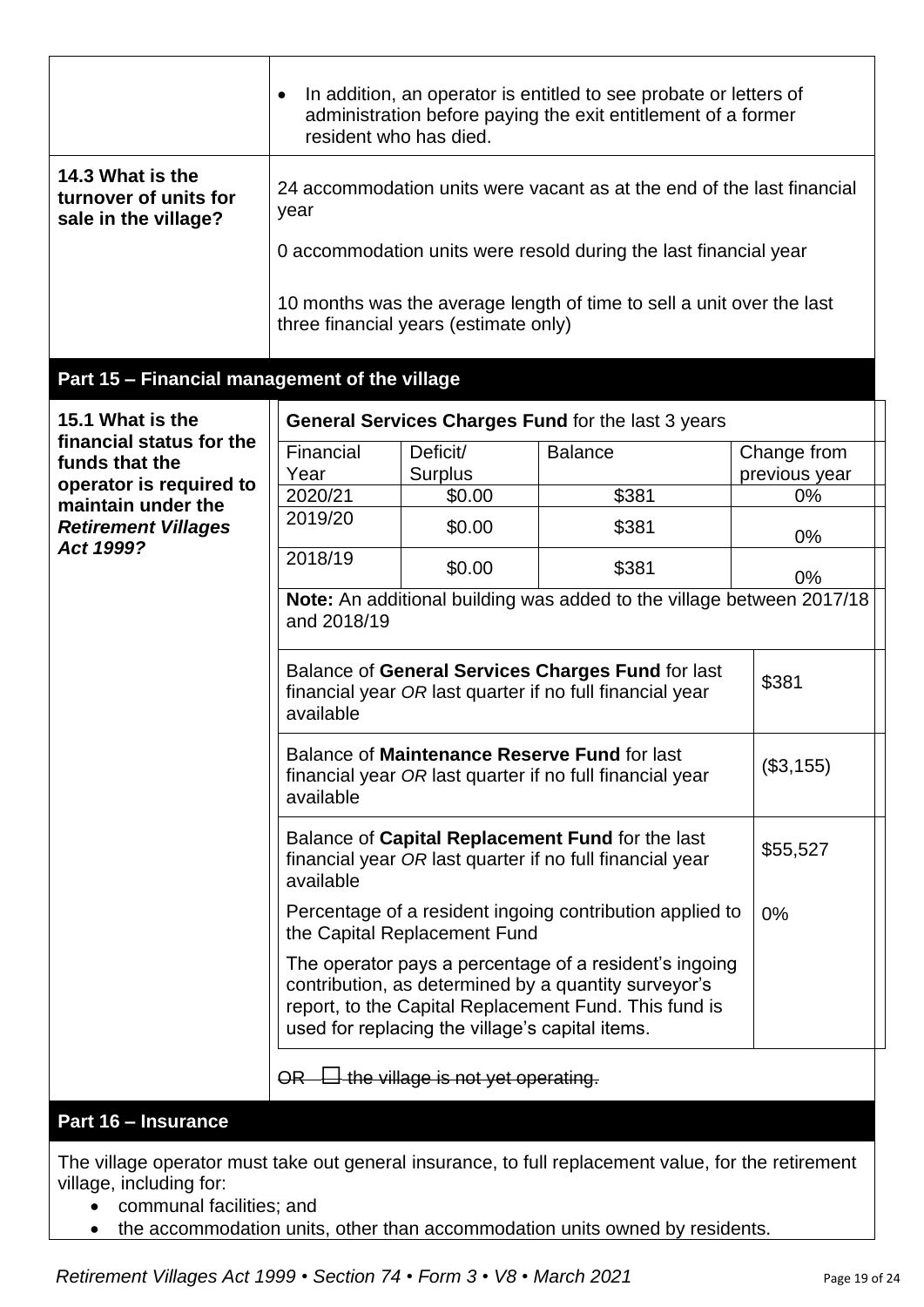| Residents contribute towards the cost of this insurance as part of the General Services Charge.                                                                    |                                                                                                                                                                                                                                                                                                                                                                                                                                                                                                                                                 |  |  |  |
|--------------------------------------------------------------------------------------------------------------------------------------------------------------------|-------------------------------------------------------------------------------------------------------------------------------------------------------------------------------------------------------------------------------------------------------------------------------------------------------------------------------------------------------------------------------------------------------------------------------------------------------------------------------------------------------------------------------------------------|--|--|--|
| 16.1 Is the resident<br>responsible for<br>arranging any<br>insurance cover?<br>If yes, the resident is<br>responsible for these<br>insurance policies:            | $\boxtimes$ Yes<br>$\Box$ No<br>If yes, the resident is responsible for these insurance policies:<br>Insurance for the resident's property in the accommodation unit;<br>$\bullet$<br>Public liability insurance relating to the resident's use and<br>$\bullet$<br>occupation of the accommodation unit;<br>Workers compensation insurance with respect to work or<br>$\bullet$<br>services carried out in the accommodation unit<br>Insurance for third party property damage for any vehicle owned<br>$\bullet$<br>or driven in the village. |  |  |  |
| Part 17 - Living in the village                                                                                                                                    |                                                                                                                                                                                                                                                                                                                                                                                                                                                                                                                                                 |  |  |  |
| Trial or settling in period in the village<br>17.1 Does the village<br>offer prospective<br>residents a trial period<br>or a settling in period<br>in the village? | $\boxtimes$ No<br>$\Box$ Yes                                                                                                                                                                                                                                                                                                                                                                                                                                                                                                                    |  |  |  |
| <b>Pets</b>                                                                                                                                                        |                                                                                                                                                                                                                                                                                                                                                                                                                                                                                                                                                 |  |  |  |
| 17.2 Are residents<br>allowed to keep pets?                                                                                                                        | $\boxtimes$ Yes<br><b>No</b>                                                                                                                                                                                                                                                                                                                                                                                                                                                                                                                    |  |  |  |
| If yes: specify any<br>restrictions or conditions<br>on pet ownership                                                                                              | The resident is not permitted to have pets in the Village without the<br>operator's prior written consent, which may be granted on condition<br>that the operator considers reasonable and necessary (see below). If<br>those conditions are not complied with or the pet becomes a nuisance,<br>the operator may revoke its consent and the pet must be removed from<br>the Village.                                                                                                                                                           |  |  |  |
|                                                                                                                                                                    | Relevant restrictions or conditions on pet ownership include:                                                                                                                                                                                                                                                                                                                                                                                                                                                                                   |  |  |  |
|                                                                                                                                                                    | only one pet (being a cat, dog or caged bird) is permitted;<br>cats and dogs must be desexed;<br>$\bullet$<br>all pets must be vaccinated prior to entering the Village and be<br>kept regularly vaccinated; and<br>all pets must have appropriate Council and other authority<br>registration prior to entering the Village and kept registered.                                                                                                                                                                                               |  |  |  |
|                                                                                                                                                                    | Please see the operator's pet policy for further information. A copy of<br>the policy is available on request.                                                                                                                                                                                                                                                                                                                                                                                                                                  |  |  |  |
| <b>Visitors</b>                                                                                                                                                    |                                                                                                                                                                                                                                                                                                                                                                                                                                                                                                                                                 |  |  |  |
| 17.3 Are there<br>restrictions on visitors<br>staying with residents<br>or visiting?                                                                               | $\boxtimes$ Yes<br><b>No</b><br>A resident must obtain the operators consent if the resident intends to<br>allow a visitor or guest to stay in the unit for a period of more than four                                                                                                                                                                                                                                                                                                                                                          |  |  |  |

٦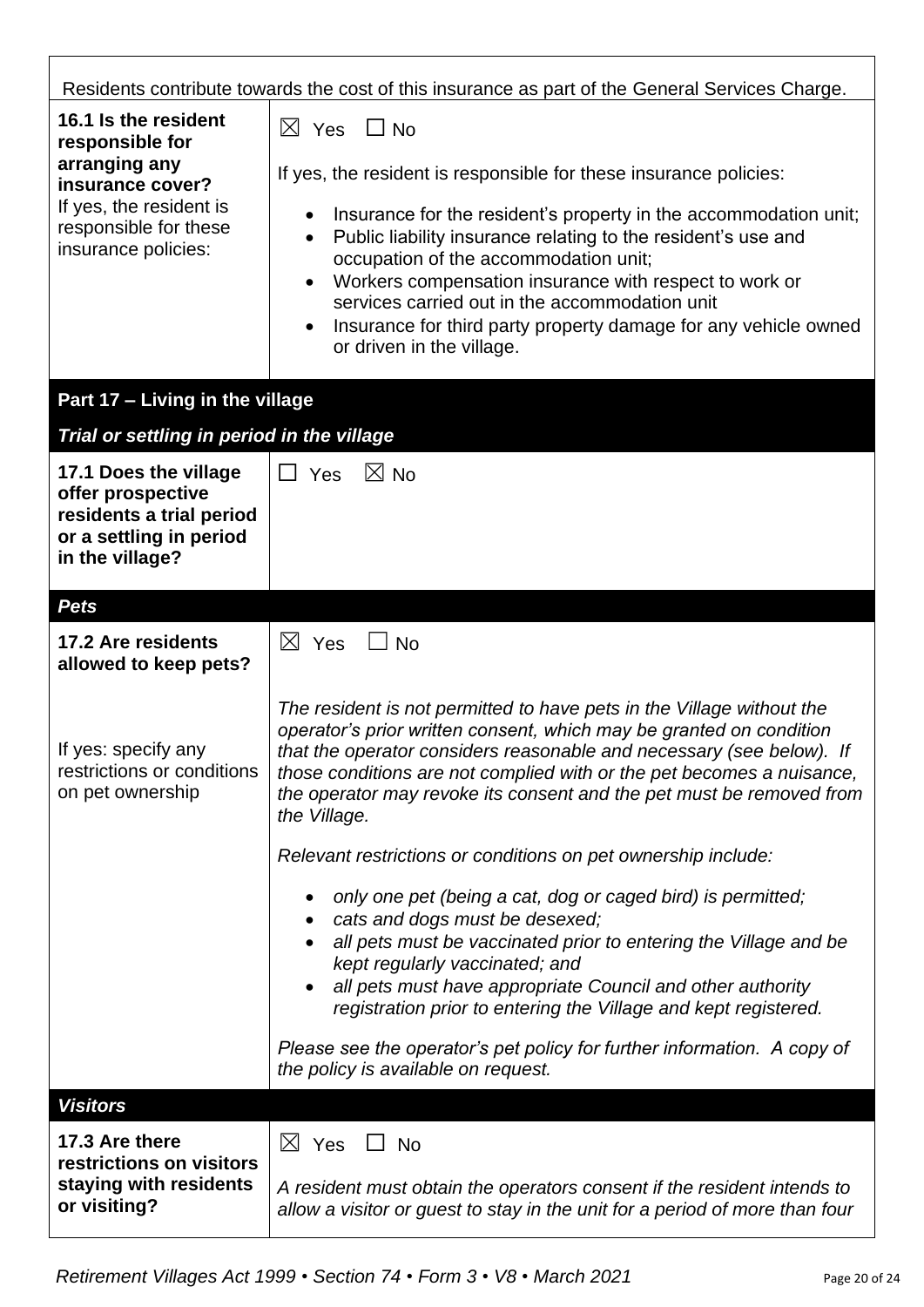| If yes: specify any<br>restrictions or conditions<br>on visitors (e.g. length of<br>stay, arrange with<br>manager)<br><b>Village by-laws and village rules</b>                                  | (4) weeks in any twelve (12) month period. The operator's consent can<br>be:<br>(1) granted, with or without conditions (for example, noise<br>restrictions, respect for all residents, the provision of visitors'<br>details and emergency contact information, appropriate attire in<br>common areas and signing for security keys or fobs) or withheld<br>in the operator's discretion; and<br>(2) if given, may be revoked at any time if the visitor or guest has<br>failed to comply with the residence contract, rules or by-laws. |  |
|-------------------------------------------------------------------------------------------------------------------------------------------------------------------------------------------------|-------------------------------------------------------------------------------------------------------------------------------------------------------------------------------------------------------------------------------------------------------------------------------------------------------------------------------------------------------------------------------------------------------------------------------------------------------------------------------------------------------------------------------------------|--|
| 17.4 Does the village                                                                                                                                                                           | $\boxtimes$ Yes<br>$\Box$ No                                                                                                                                                                                                                                                                                                                                                                                                                                                                                                              |  |
| have village by-laws?                                                                                                                                                                           |                                                                                                                                                                                                                                                                                                                                                                                                                                                                                                                                           |  |
|                                                                                                                                                                                                 | By law, residents may, by special resolution at a residents meeting and<br>with the agreement of the operator, make, change or revoke by-laws<br>for the village.                                                                                                                                                                                                                                                                                                                                                                         |  |
|                                                                                                                                                                                                 | Note: See notice at end of document regarding inspection of village<br>by-laws                                                                                                                                                                                                                                                                                                                                                                                                                                                            |  |
| 17.5 Does the operator                                                                                                                                                                          | $\boxtimes$ No<br>$\Box$ Yes                                                                                                                                                                                                                                                                                                                                                                                                                                                                                                              |  |
| have other rules for<br>the village.                                                                                                                                                            | If yes: Rules may be made available on request                                                                                                                                                                                                                                                                                                                                                                                                                                                                                            |  |
| <b>Resident input</b>                                                                                                                                                                           |                                                                                                                                                                                                                                                                                                                                                                                                                                                                                                                                           |  |
| 17.6 Does the village                                                                                                                                                                           | $\boxtimes$<br>Yes<br>$\perp$<br><b>No</b>                                                                                                                                                                                                                                                                                                                                                                                                                                                                                                |  |
| have a residents<br>committee established<br>under the Retirement<br><b>Villages Act 1999?</b>                                                                                                  | By law, residents are entitled to elect and form a residents committee<br>to deal with the operator on behalf of residents about the day-to-day<br>running of the village and any complaints or proposals raised by<br>residents.<br>You may like to ask the village manager about an opportunity to talk<br>with members of the resident committee about living in this village.                                                                                                                                                         |  |
| <b>Part 18 - Accreditation</b>                                                                                                                                                                  |                                                                                                                                                                                                                                                                                                                                                                                                                                                                                                                                           |  |
| 18.1 Is the village<br>voluntarily accredited<br>through an industry-<br>based accreditation<br>scheme?                                                                                         | $\boxtimes$ No, village is not accredited<br>$\Box$ Yes, village is voluntarily accredited through:                                                                                                                                                                                                                                                                                                                                                                                                                                       |  |
| Note: Retirement village accreditation schemes are industry-based schemes. The Retirement<br>Villages Act 1999 does not establish an accreditation scheme or standards for retirement villages. |                                                                                                                                                                                                                                                                                                                                                                                                                                                                                                                                           |  |
| Part 19 - Waiting list                                                                                                                                                                          |                                                                                                                                                                                                                                                                                                                                                                                                                                                                                                                                           |  |
| 19.1 Does the village<br>maintain a waiting list<br>for entry?                                                                                                                                  | $\boxtimes$ No<br>$\Box$ Yes                                                                                                                                                                                                                                                                                                                                                                                                                                                                                                              |  |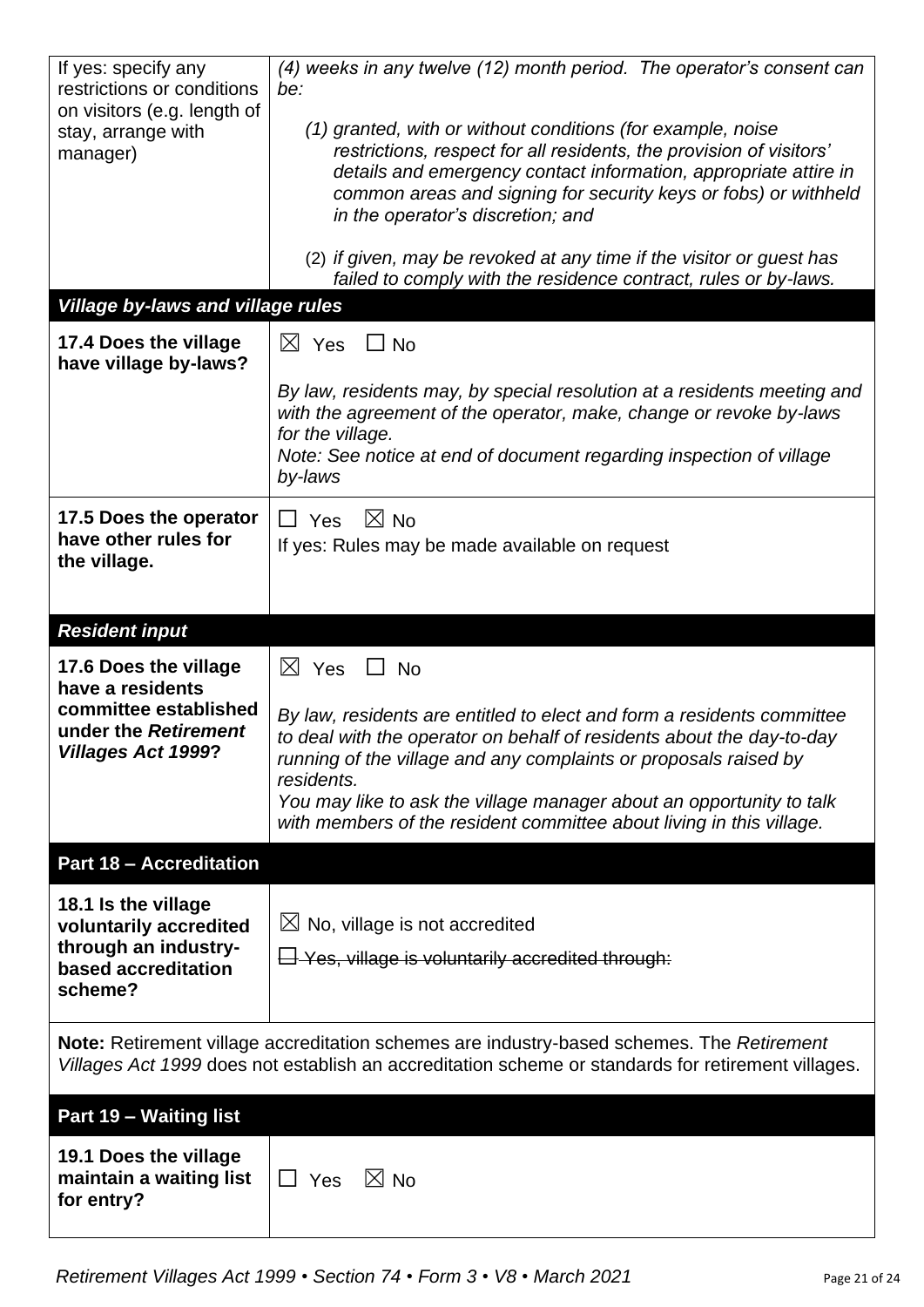#### **Access to documents**

**The following operational documents are held by the retirement village scheme operator and a prospective resident or resident may make a written request to the operator to inspect or take a copy of these documents free of charge. The operator must comply with the request by the date stated by the prospective resident or resident (which must be at least seven days after the request is given).**

- $\boxtimes$  Certificate of registration for the retirement village scheme
- $\boxtimes$  Certificate of title or current title search for the retirement village land
- $\boxtimes$  Village site plan
- $\boxtimes$  Plans showing the location, floor plan or dimensions of accommodation units in the village
- $\boxtimes$  Plans of any units or facilities under construction
- $\boxtimes$  Development or planning approvals for any further development of the village
- ☐ An approved redevelopment plan for the village under the *Retirement Villages Act*
- $\Box$  An approved transition plan for the village
- □ An approved closure plan for the village
- $\boxtimes$  The annual financial statements and report presented to the previous annual meeting of the retirement village
- $\boxtimes$  Statements of the balance of the capital replacement fund, or maintenance reserve fund or general services charges fund (or income and expenditure for general services) at the end of the previous three financial years of the retirement village
- ☐ Statements of the balance of any Body Corporate administrative fund or sinking fund at the end of the previous three years of the retirement village
- $\boxtimes$  Examples of contracts that residents may have to enter into
- $\boxtimes$  Village dispute resolution process
- $\boxtimes$  Village by-laws
- $\boxtimes$  Village insurance policies and certificates of currency
- $\boxtimes$  A current public information document (PID) continued in effect under section 237I of the Act (this applies to existing residence contracts)

*An example request form containing all the necessary information you must include in your request is available on the Department of Housing and Public Works website.*

#### **Further Information**

If you would like more information, contact the Department of Housing and Public Works on 13 QGOV (13 74 68) or visit our website at **[www.hpw.qld.gov.au](http://www.hpw.qld.gov.au/)**

#### **General Information**

General information and fact sheets on retirement villages: [www.qld.gov.au/retirementvillages](http://www.qld.gov.au/retirementvillages) For more information on retirement villages and other seniors living options: [www.qld.gov.au/seniorsliving](http://www.qld.gov.au/seniorsliving)

#### **Regulatory Services, Department of Housing and Public Works**

Regulatory Services administers the *Retirement Villages Act 1999*. This includes investigating complaints and alleged breaches of the Act. Department of Housing and Public Works GPO Box 690, Brisbane, QLD 4001 Phone: 07 3008 3450 Email: regulatoryservices@hpw.qld.gov.au Website: [www.hpw.qld.gov.au/housing](http://www.hpw.qld.gov.au/housing)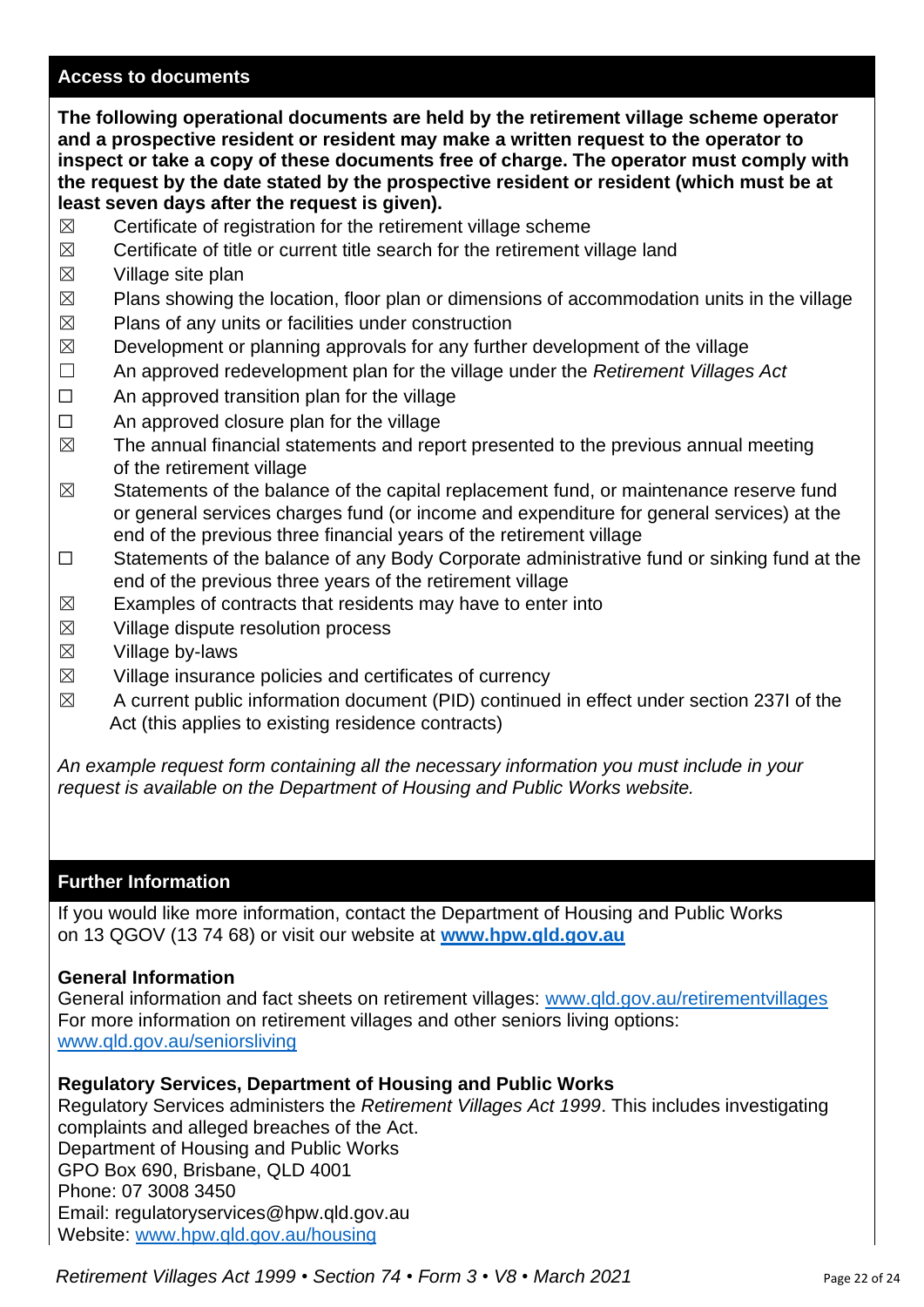## **Queensland Retirement Village and Park Advice Service (QRVPAS)**

Specialist service providing free information and legal assistance for residents and prospective residents of retirement villages and manufactured home parks in Queensland. Caxton Legal Centre Inc. 1 Manning Street, South Brisbane, QLD 4101 Phone: 07 3214 6333 Email: caxton@caxton.org.au Website: [www.caxton.org.au](http://www.caxton.org.au/)

## **Department of Human Services (Australian Government)**

Information on planning for retirement and how moving into a retirement village can affect your pension Phone: 132 300 Website: [www.humanservices.gov.au/individuals/subjects/age-pension-and-planning-your](file:///C:/Users/juliet.gross/AppData/Roaming/Microsoft/Word/www.humanservices.gov.au/individuals/subjects/age-pension-and-planning-your-retirement)[retirement](file:///C:/Users/juliet.gross/AppData/Roaming/Microsoft/Word/www.humanservices.gov.au/individuals/subjects/age-pension-and-planning-your-retirement)

## **Seniors Legal and Support Service**

These centres provide free legal and support services for seniors concerned about elder abuse, mistreatment or financial exploitation. Caxton Legal Centre Inc. 1 Manning Street, South Brisbane, QLD 4101 Phone: 07 3214 6333 Email: caxton@caxton.org.au Website:**Error! Hyperlink reference not valid.** [https://caxton.org.au](https://caxton.org.au/)

## **Queensland Law Society**

Find a solicitor Law Society House 179 Ann Street, Brisbane, QLD 4000 Phone: 1300 367 757 Email: info@qls.com.au Website: [www.qls.com.au](http://www.qls.com.au/)

## **Queensland Civil and Administrative Tribunal (QCAT**)

This independent decision-making body helps resolve disputes and reviews administrative decisions. GPO Box 1639, Brisbane, QLD 4001 Phone: 1300 753 228 Email: enquiries@qcat.qld.gov.au Website: [www.qcat.qld.gov.au](http://www.qcat.qld.gov.au/)

## **Department of Justice and Attorney-General**

Dispute Resolution Centres provide a free, confidential and impartial mediation service to the community. Phone: 07 3006 2518 Toll free: 1800 017 288 Website: [www.justice.qld.gov.au](http://www.justice.qld.gov.au/)